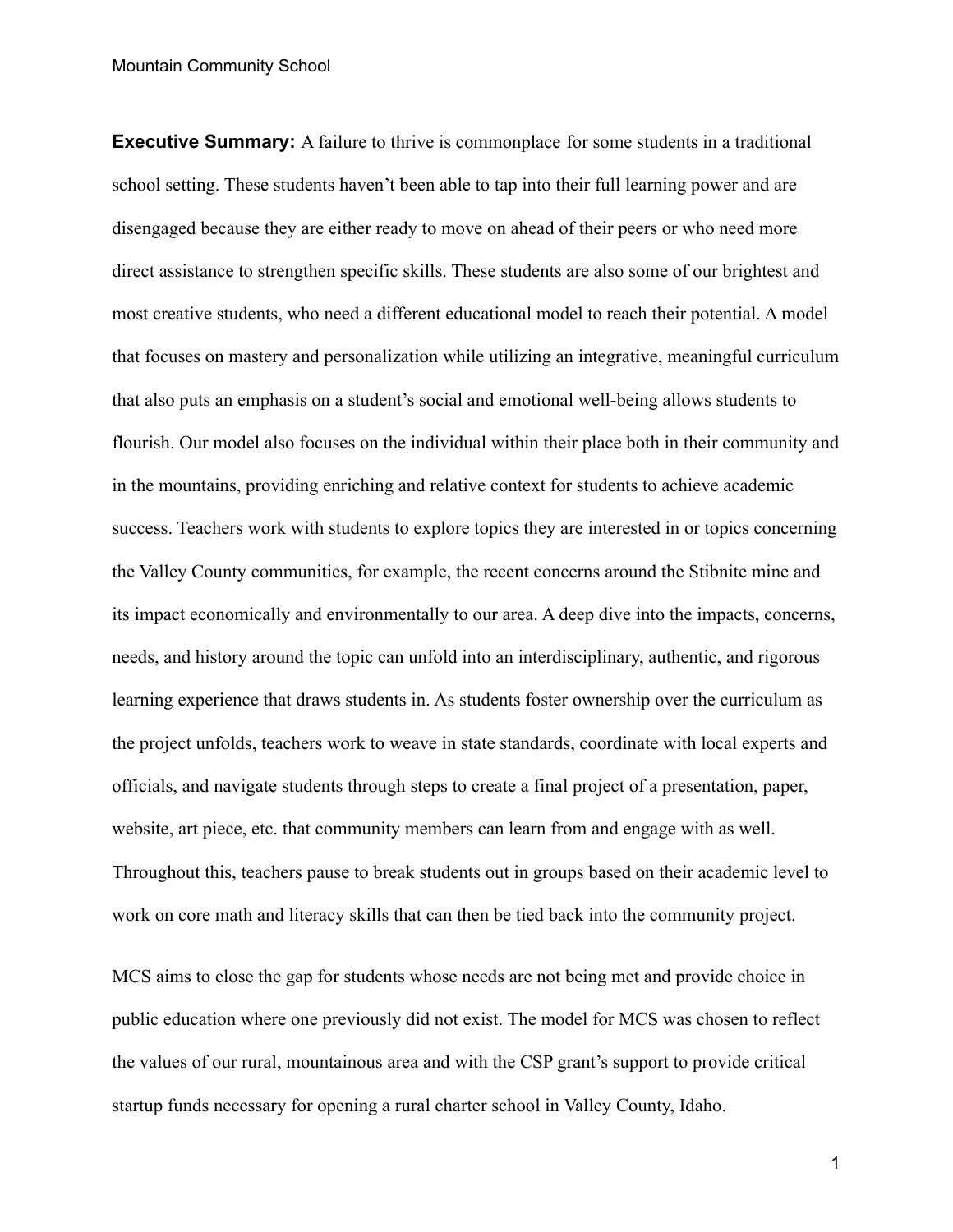**A. Grant Project Goals** The mission of MCS is to inspire curiosity, engagement, and leadership through transformative place-based education.

- 1. *Provide family access to a school of choice with a proven school teaching and learning model that reflects the values of our community.* Currently there are no free local options of choice for Kindergarten - 8th grade education in Valley County aside from the local school district. MCS aims to provide 115 seats of choice offering a unique and rigrous program; student enrollment will reflect within 5% of the local elementarys student demographics which are 11.8% SPED, 1% ELL, 30% Title 1, and 13% non-white.
- 2. *Provide rigorous, place-based, personalized learning for local Gr. K-8 students.* Place-based learning utilizes interdisciplinary, authentic problem-solving through relevant projects that allow students to be engaged, inspired, and to develop curiosity about their place and their roles within their community. 100% of MCS students will complete at least one in-depth place-based project per semester; demonstrating mastery in at least two content areas and at their level of academic growth as assessed by the rubric and their learning profile.
- 3. *Provide transformable personalized learning experiences that address students' individual learning goals and needs.* All students will have a personalized learning plan that maps their path to mastery and is unique to their personal learning goals and interests. This plan will be tracked and recorded by their teachers which will be available to parents and students through an online platform. 100% of MCS students will pick at least one personal learning project per semester based on their learning goals and interests, allowing students to explore and expand their learning based on their interest and pacing. Personal learning projects will demonstrate growth in at least two academic areas and one character and leadership area.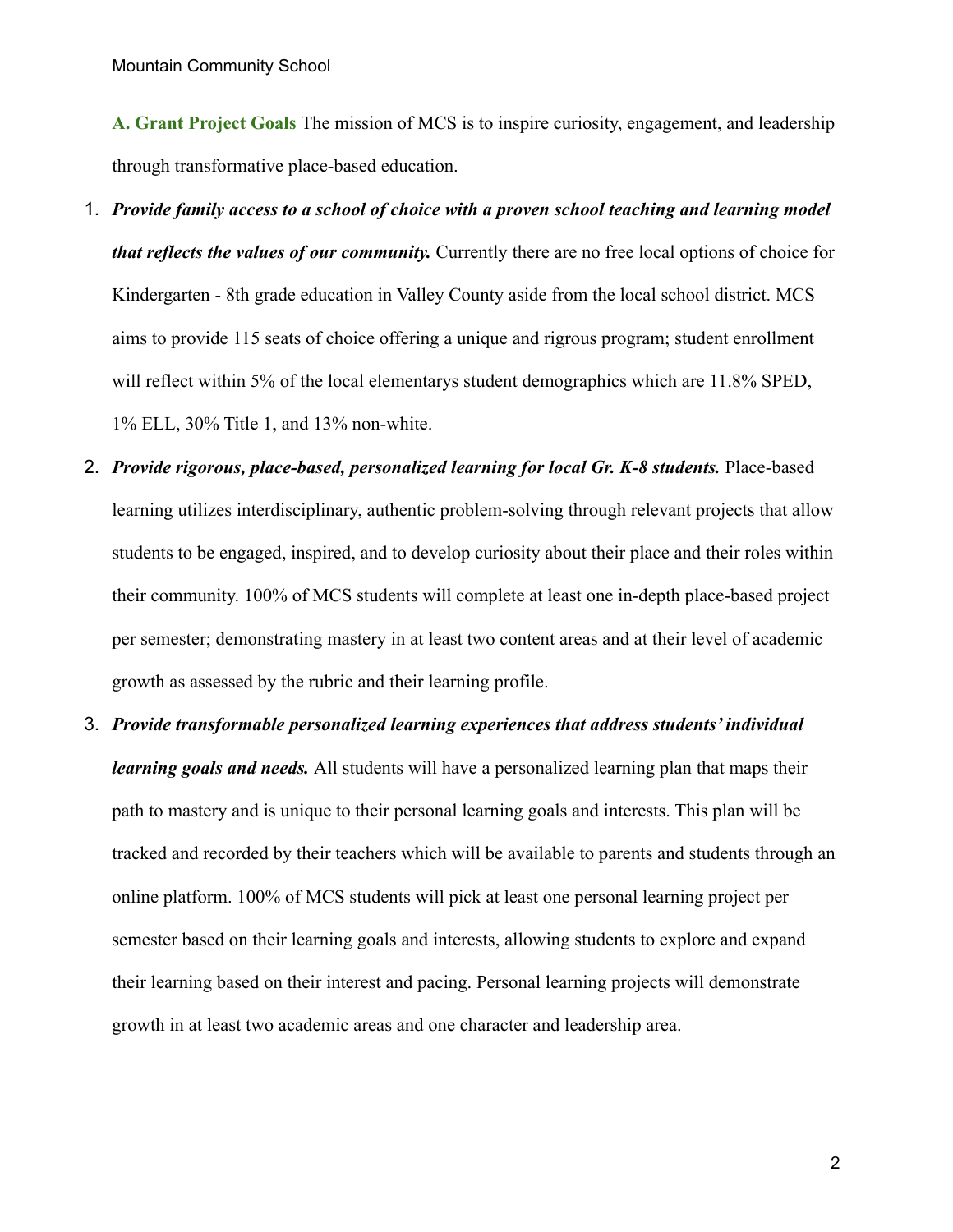## 4. *Provide students with educational experiences that nurture both academic and social*

*emotional skills.* MCS will curate curriculum around meaningful, current, local topics with an interdisciplinary approach that targets all core subjects and allows for an emphasis on leadership and character development - key skills required by employers and for a rapidly changing tomorrow. Annually 100% of MCS students will demonstrate academic growth of one grade level in Math, Reading, and English across grade levels as measured by Idaho ISAT, Idaho Reading Indicator, and NWEA MAP testing with 4th and 8th grades as benchmarks years. Social-emotional learning will be assessed twice a year using the [CASEL](https://casel.org/) survey.

# **B. Educational Philosophy, Instructional Practices, and Curriculum**

B1-3) Students at MCS will address local, regional, and global challenges, using a combination of personalized learning and community impact projects that move the classroom beyond the school walls to the outdoors and into our community. By integrating student's personal interests within a framework of real-world projects, we expect increased levels of problem solving, academic proficiency, community involvement, and leadership skills. At the core of our philosophy is where staff and students work together and build personal relationships in order to achieve personal and professional success. In a rapidly changing world, key skills cited by employers in 2020 (compiled by the World Economic Forum), include complex problem solving, critical thinking, and creativity ([Gray, 2016](https://www.weforum.org/agenda/2016/01/the-10-skills-you-need-to-thrive-in-the-fourth-industrial-revolution/)). The focus on these skills as well as application of problem-solving through inquiry and investigation poises students to be able to address any challenge - personally or academically.

MCS philosophy centers around the student and the place they live, meaning, we cater to individual student needs and interests to build curriculum that includes what is happening in our area right now with an interdisciplinary, project-based approach. All grades levels, K-8, will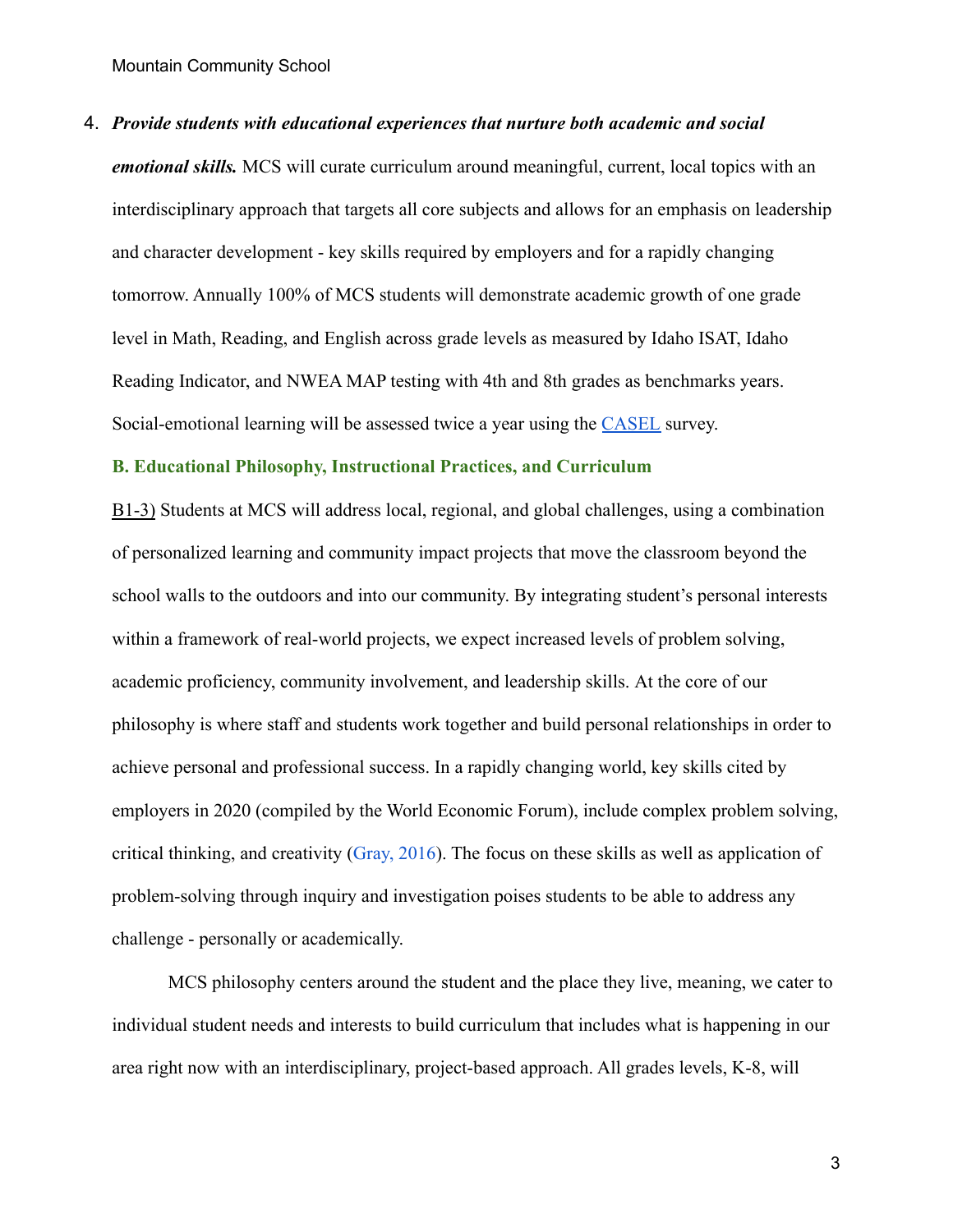collaboratively focus and work towards a community project (e.g. exploring impacts of the Stibnite mine) with content standards woven into the goals and tasks within the project during **Community Project** time. Specific content support will occur daily to meet students at their level (below, at, or above grade level) during **Core Skills** time so they can continue to master and move forward in their learning in math and ELA. Students will be engaged in their learning progress while also engaging in the community in problem solving and stewardship, fostering a civic identity, and utilizing learning time to also benefit the greater community. Students will also have a choice in selecting mini-projects, or electies, to study during **Personal Project** time (e.g. learning to play the ukulele or study Latin). Students' goals and evaluation will be on developing their leadership and 21st century skills that employers seek. Weekly meetings between the student and teachers as well as frequent (monthly/quarterly) assessments keep students moving forward towards academic and personal goals. A partnership between student and teacher and between MCS and Valley County are high priorities!

To implement this philosophy and approach of place-based education, we have partnered with the Place Network, a collaboration of schools that share common practices, values, and approaches focused on place-based education led by the Teton Science School. Active engagement in the Place Network leverages professional development, resources, and curriculum to ensure the successful implementation of this model. The Place Network is currently working with schools across the nation with over 50 years experience and expertise in supporting schools in rural communities succeed academically and according to their goals.

Our day-to-day instructional design recognizes that the whole child matters. Forging a strong community of leaders and learners within the schools' students and staff is an essential component of connecting to the community beyond the school walls. This teaching and learning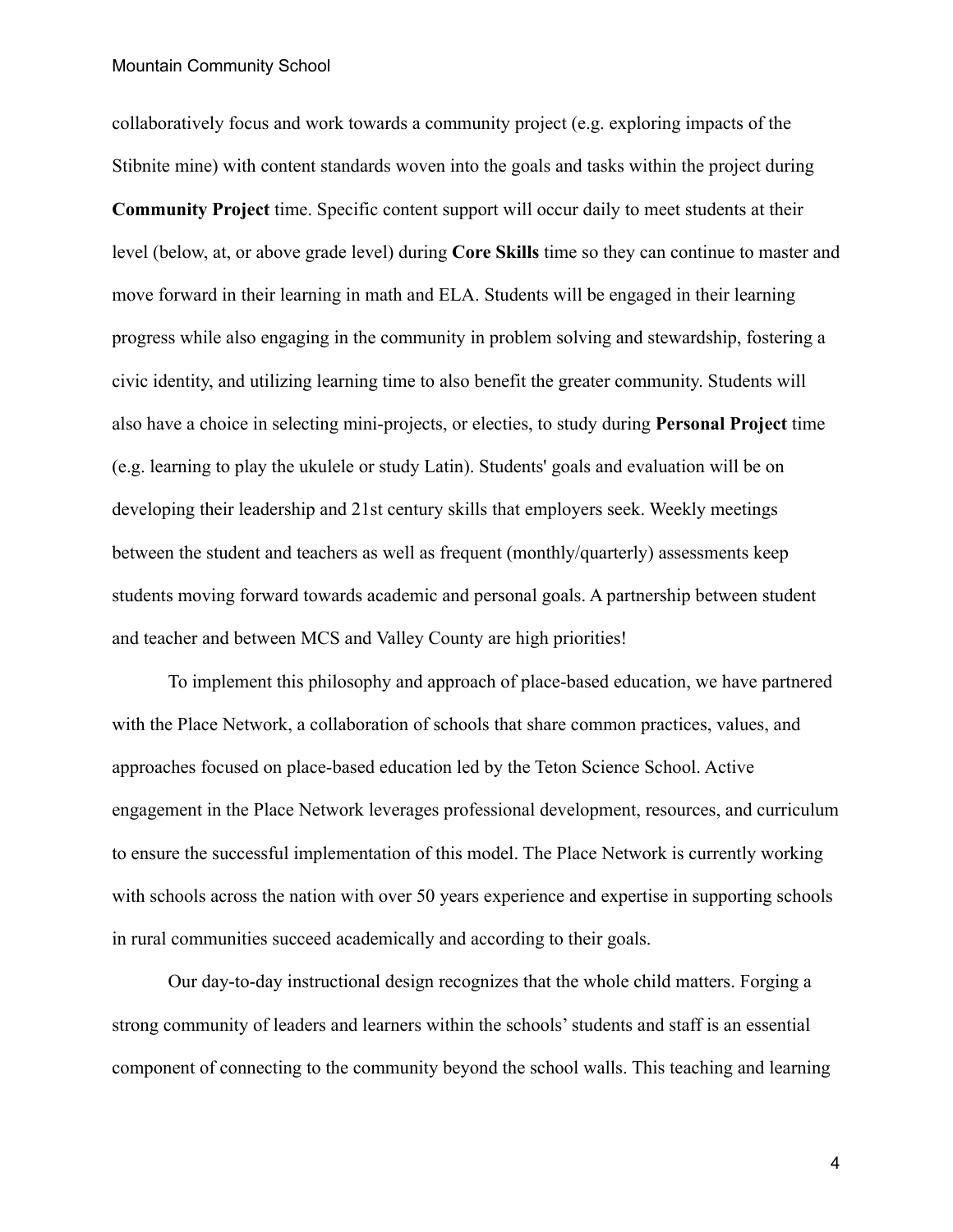model is reflected in the Place-based Education Framework which guides instructional practices by the following six design elements that are vetted in pedagogy and research: **1) Local to global context:** Local learning serves as a model for understanding regional and global challenges, opportunities, and connections. An understanding of self is a starting point to understanding our place. Research suggests that building new knowledge on prior experiences increases transfer from short-term to long-term memory (Liu, Grady, and [Moskovitch, 2017](https://www.ncbi.nlm.nih.gov/pubmed/26941384)). By using the local region as a starting point for learning, MCS students will better understand more abstract and/or global concepts. **2) Community as classroom:** Communities serve as learning ecosystems for schools where local and regional experts, experiences, and places are part of the expanded definition of a classroom ([Place-based Education Collaborative,](http://www.peecworks.org/index) 2016). The research base for using the community as a classroom is well-described in the literature on service learning connecting students to opportunities outside of the classroom or connecting learning to relevant community based challenges has benefits in both engagement and academic outcomes ([Cylio,](https://static1.squarespace.com/static/5ac64927ec4eb777b6e55402/t/5add206388251bb54e38f69b/1524441187887/Celio_Durlak_Dymnicki_2011_Serv_learn.pdf) [Durlak, Dymnicki, 2011\)](https://static1.squarespace.com/static/5ac64927ec4eb777b6e55402/t/5add206388251bb54e38f69b/1524441187887/Celio_Durlak_Dymnicki_2011_Serv_learn.pdf). **3) Inquiry-based:** Learning is grounded in observing, asking relevant questions, making predictions, and collecting data to understand the world through economic, ecological, and cultural lenses. Research on inquiry-based approaches shows an increase in academic outcomes, narrowing of achievement gaps, and benefits for students with diverse learning needs ([Center for Inspired Teaching, 2008\)](http://inspiredteaching.org/wp-content/uploads/impact-research-briefs-inquiry-based-teaching.pdf). **4) Design thinking:** Design thinking provides a systematic approach for students to make meaningful impact in communities through the curriculum. Collaboration, creativity, innovation, and problem-solving are all increased through a design-thinking approach ([Luka, 2014\)](http://nowadays.home.pl/JECS/data/documents/JECS=202014=20=282=29=2063.74.pdf). **5) Learner-centered:** Learning is personally relevant to students and enables student agency. The teacher serves as a guide or facilitator to learning. Literature suggests that students in learner-centered experiences achieve more, at higher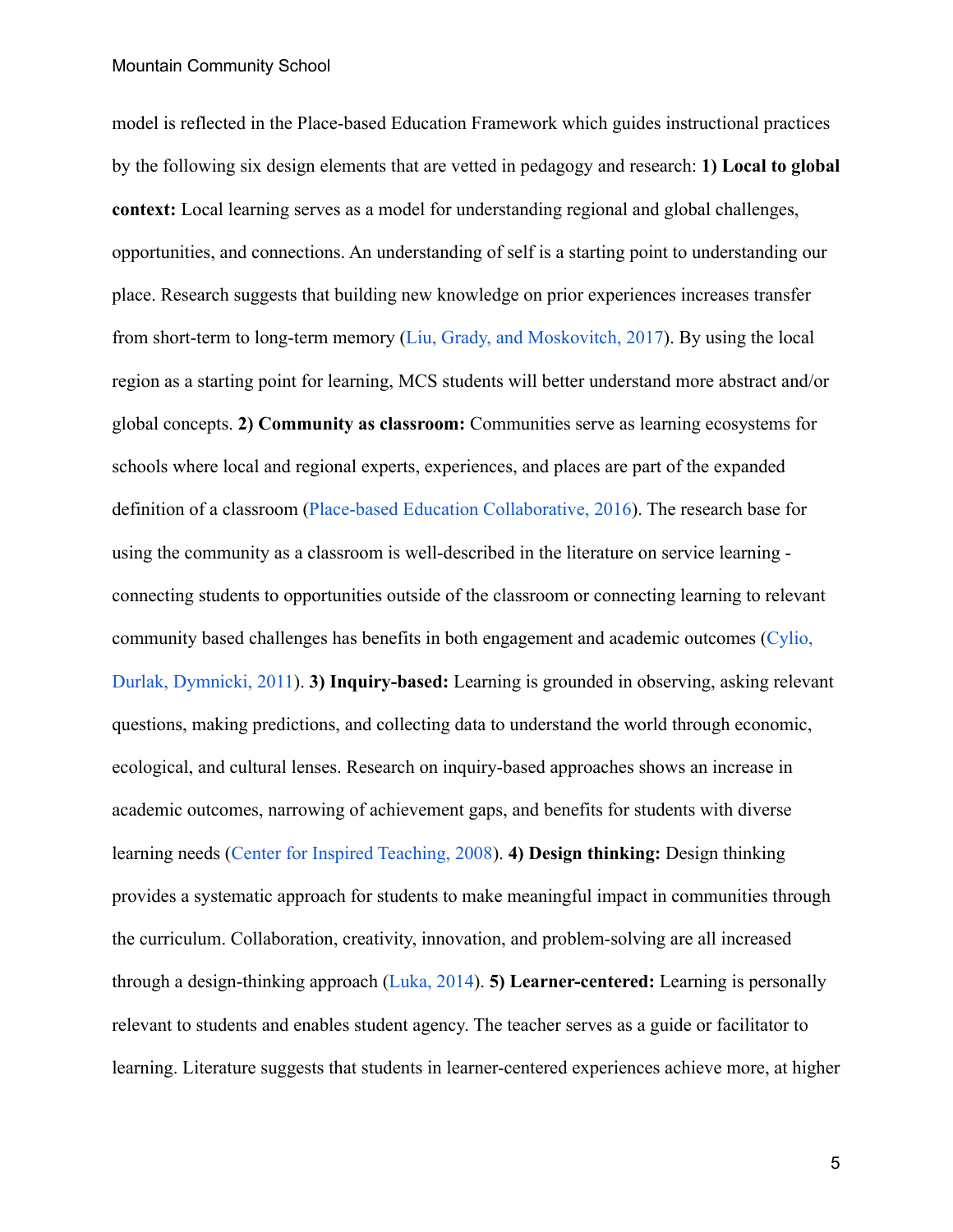levels, and with higher engagement [\(Iowa Core, 2017\)](http://web1.gwaea.org/iowacorecurriculum/docs/StudCentClass_LitReview.pdf). **6) Interdisciplinary approach:** The curriculum matches the real world where the traditional subject area content, skills, and dispositions are taught through an integrated and frequently project-based approach where all learners are accountable and challenged. Project-based learning is a core component of the teaching and learning model at MCS and when done with high accountability and appropriate structure, leads to higher achievement [\(DeVion, 2022\).](https://aurora-institute.org/cw_post/pairing-competency-based-education-with-project-based-learning-makes-for-a-powerful-learning-experience/?utm_campaign=Bright%20Spots%20Newsletter&utm_medium=email&_hsmi=211379170&_hsenc=p2ANqtz-86um0Of17JGcnvKTR62WO8nwiLNFcH1wlfSRQebxMzvPYecwgTg7ISJaaGLdV0KbGoC7cPczt_USl5Wx9_yTnQBzVlvDUeSTMq4kizlfuIxKXX_3k&utm_content=211379170&utm_source=hs_email) Students who participate in project-based learning out-performed students in traditional classrooms across multiple disciplines ([Kimberly,](https://digitalcommons.spu.edu/soe_etd/7/) [2015](https://digitalcommons.spu.edu/soe_etd/7/)). The above noted research along with research in the value of place-based education has years of research vetting not only the academic benefits, but also the social-emotional, civic, and leadership skill development benefits ([Demarest, 2015;](https://www.taylorfrancis.com/books/9781315795195) [Wells, 2001](https://pdfs.semanticscholar.org/df38/648f79104032c2ba4f654b092f4f4681420e.pdf); [Orr, 1992;](https://books.google.com/books/about/Ecological_Literacy.html?id=aiRBTwqDvZ0C) [Gruenwald,](https://books.google.com/books?id=qa7QDwAAQBAJ&pg=PA286&dq=Gruenwald+2003+article+place-based&hl=en&newbks=1&newbks_redir=0&sa=X&ved=2ahUKEwjKtISNo4HoAhUPpZ4KHfyVCxIQ6AEwA3oECAAQAg#v=onepage&q=Gruenwald%202003%20article%20place-based&f=false) [2003](https://books.google.com/books?id=qa7QDwAAQBAJ&pg=PA286&dq=Gruenwald+2003+article+place-based&hl=en&newbks=1&newbks_redir=0&sa=X&ved=2ahUKEwjKtISNo4HoAhUPpZ4KHfyVCxIQ6AEwA3oECAAQAg#v=onepage&q=Gruenwald%202003%20article%20place-based&f=false)). "When content is more aligned with the truth of students' lives, they gain tools that help them gain a voice in their community" (Demarest, p. 9, 2015); which harkens to John Dewey's comment that teachers "should know how to utilize their surroundings" to maximize learning opportunities [\(Dewey, p. 40, 1938\).](https://books.google.com/books?id=JhjPK4FKpCcC&printsec=frontcover&dq=Dewey+1938&hl=en&newbks=1&newbks_redir=0&sa=X&ved=2ahUKEwjEkeOoo4HoAhWVqp4KHdZXBC8Q6AEwAHoECAYQAg#v=onepage&q=Dewey%201938&f=false)

The open and rural area of Valley County provides many rich learning opportunities for students and a smaller community offers many entry points for students to become active participants in meaningful ways. Another unique factor to Valley County is the diverse range of talent and experience from our residents, many of whom are committed to MCS and supporting our curriculum with their skills including music, language, building, farming, culinary arts, science, and more. The interest and value in place-based education in Valley County is evidenced through programs such as the outdoor Roots Forest Pre-School, a collaborative program Payette Children's Forest, and a camp at the McCall Outdoor Science School.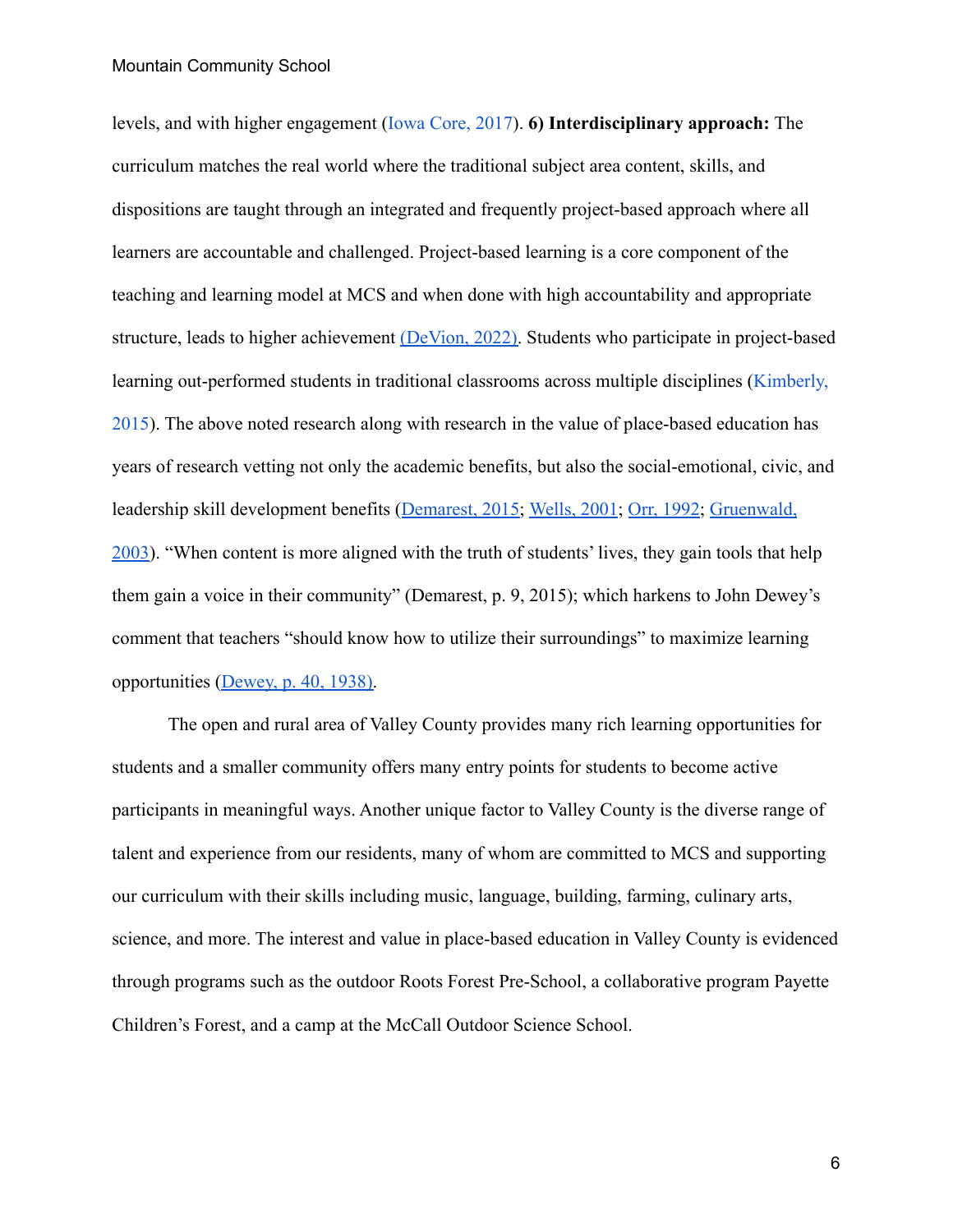Daily Content: Every day students have scheduled **Core Skills** time to focus on skill development in Math and Literacy which is taught at their achievement levels based on on-going assessment and with structured curriculum. Core skills are applied in a real-world, meaningful project during daily **Community Project** time. Other elements to the daily schedule include **Personal Project** time that might focus on arts, foreign language, or specific interests, and group and individual reflection time.

*Mathematics:* MCS commits to strong skill building in mathematics linked to competencies. MCS has selected [Math in Focus](https://www.evidenceforessa.org/programs/math/elementary/math-focus) as the core mathematics curriculum based on best available research. Math curriculum will be used as a foundation for skill development while greater enrichment of skills and practice will come as students apply mathematical thinking to community based projects (e.g. students will practice skill development and equation understanding during daily Core Skill time and will apply concepts of trigonometry to calculate flow rate and runoff to the mining study during Project Time). This combination of instruction, practice, and enriched application will offer students an opportunity to sink deeper into the curriculum going beyond state standards and allowing students greater mastery.

*Literacy:* Similarly, language and literacy competencies are taught through both core skills and place-based projects. When relevant and possible, literacy is interwoven within student driven projects with high levels of student voice/choice. Core sequences, especially around reading, are made relevant through book and topic choice as well as a personalized approach to pace the learning experience for students. MCS has selected the [National Geographic Learning](https://ngl.cengage.com/search/productOverview.do?Ntt=panorama%7C246356176134950394720190903065725774&N=4294918395+201&Ntk=NGL%7CP_EPI&Ntx=mode+matchallpartial&homePage=false) curriculum to support reading and writing development starting from pre-readers through 8th grade (Panorama for grades K-6 and [Inside](https://ngl.cengage.com/search/productOverview.do?N=201+4294918395&Ntk=NGL%7CP_EPI&Ntt=inside%7C10020965574432922948828472272043522827&Ntx=mode%2Bmatchallpartial&homePage=false) for 7-8). Their approach teaches reading and writing skills through authentic fiction and National Geographic nonfiction using science and social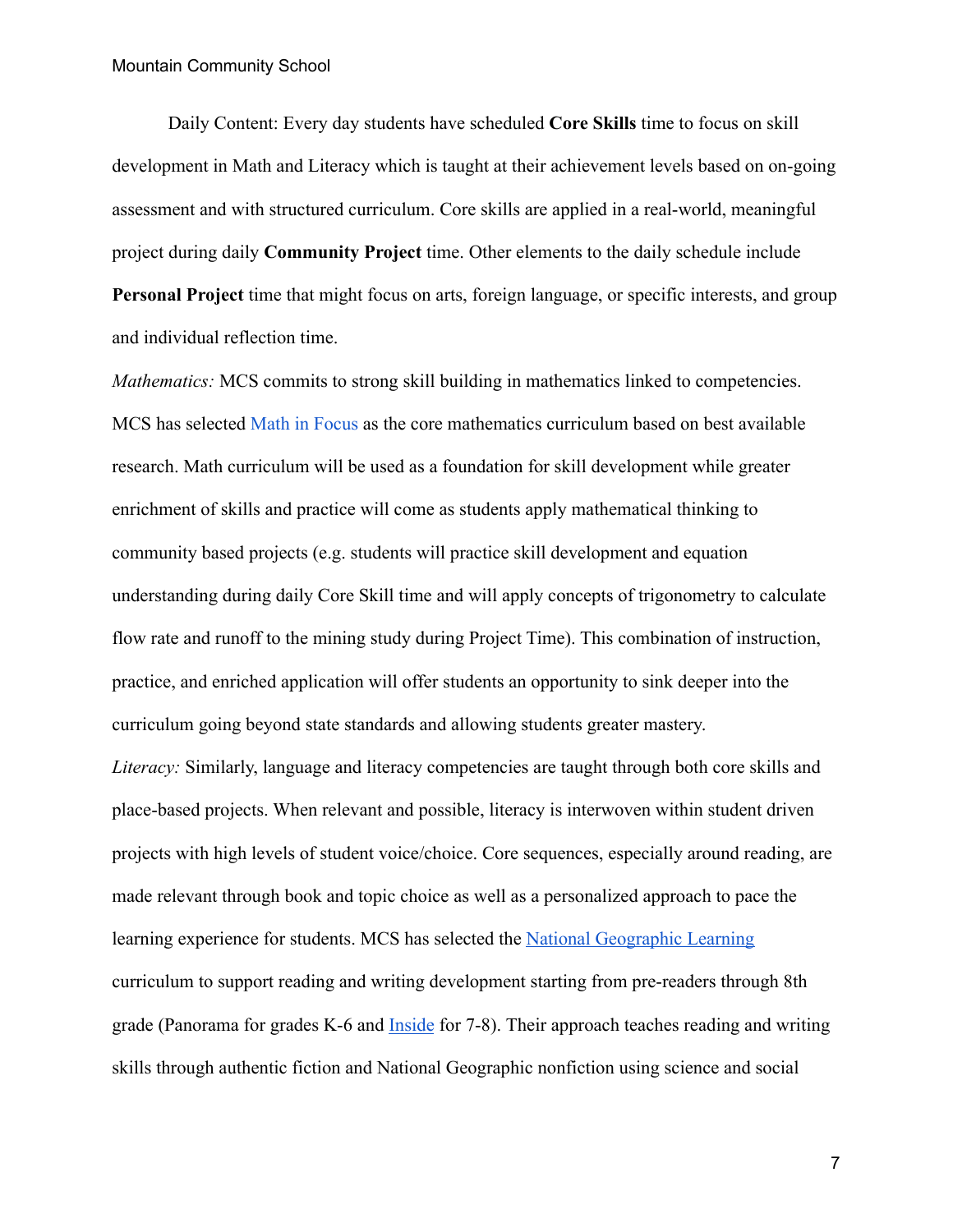studies texts to increase literacy skills to meet Idaho state standards. Application of literacy skills to projects will offer students opportunities to exceed state standards and develop mastery as well as context (e.g. in the above example literacy skills can be used to research the history of mines, types of mines, products of mines, and more about the people who depend on mining jobs). *Science, Social Studies, Arts, Health, Physical Education*: Required learning goals for these subject areas will be taught through integrated place-based projects utilizing Idaho State Standards as the foundation. Application of interdisciplinary projects will offer an enriched learning experience for students to dive deeply into all subject areas simultaneously within a given topic (e.g. in the mining example other subjects can be tied into by looking at watershed impacts, species impacts, economics of mines, and design alternatives to mines).

*Music and other specialist areas:* Separate classes for these areas will be built into the schedule and follow the same six core principles of place-based education. Students will have a choice in selecting their areas of focus, unique to the MCS personalized learning model. MCS will utilize the many skilled residents of Valley County to diversify the teaching of specific specialists to address all student interests (e.g. if a student was interested in learning to play the Ukulele we would bring in local talent to help teach these lessons). If experts in the area of interest cannot be found in our area, online tutorials may be used as appropriate.

*Character and Leadership Skills*: Annually students will be evaluated on their progression towards the Profile of a Graduate, a set of skills each MCS students will posses prior to graduating. These skills include: a foundation of grounding in self-awareness, an open mindset, and the grit to persevere, MCS graduates will be critical thinkers, problem solvers, and active citizens that communicate and collaborate respectfully and effectively. From learning at MCS, graduates will have practiced and developed the skills to help them be successful in high school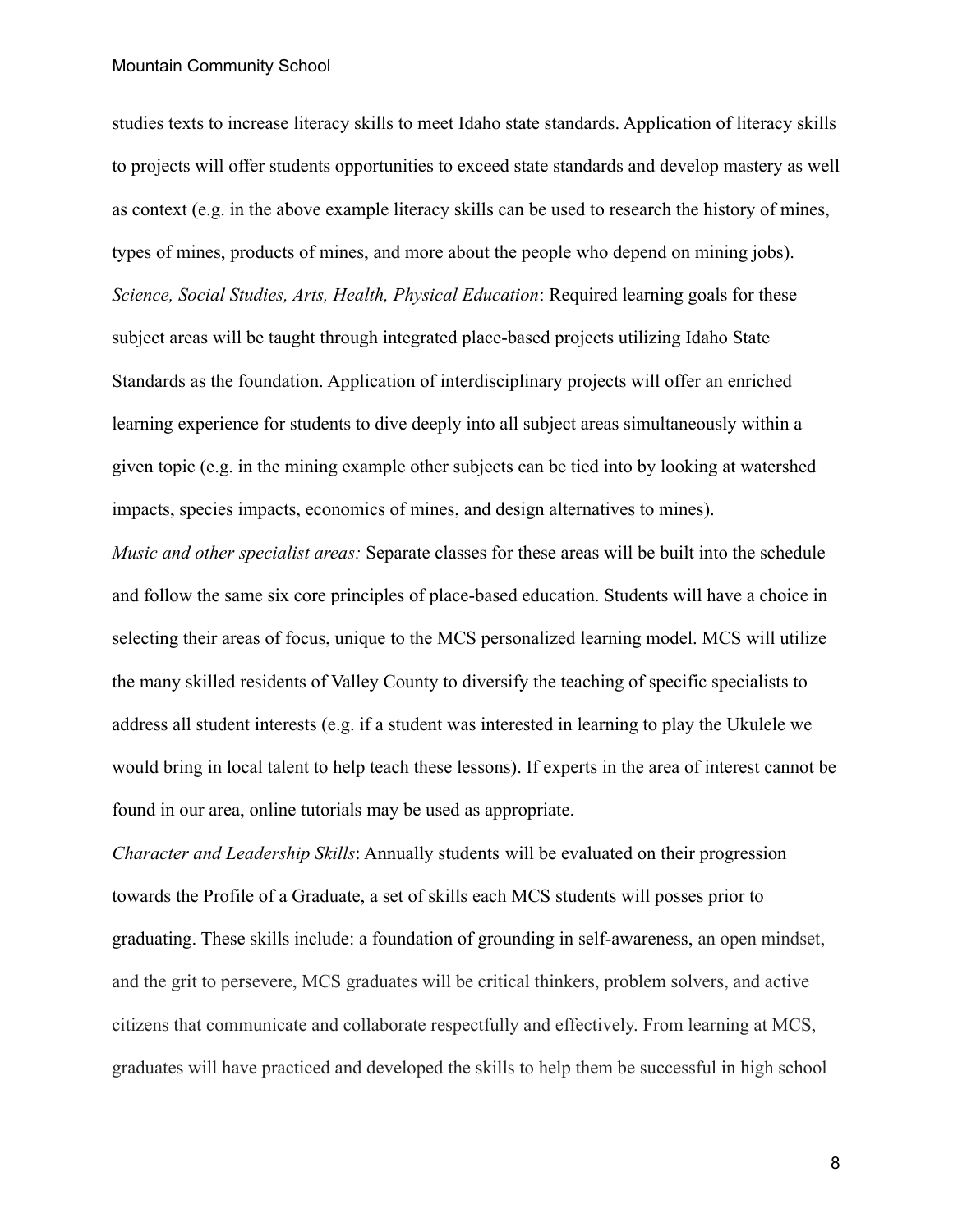and to reach any personal or professional goals post high school. Progress will be tracked in students' grade reporting, their cumulative portfolios as evidenced by project documentation, goal self-reflection, and teacher and peer feedback. Students will share their capstone project and cumulative portfolio prior to graduating to celebrate their learning.

B4) Technology: MCS aims to be a 1:1 school where each student has access to their own technology to support learning within the school at developmentally appropriate levels. Technology will be available for regular assessment including state assessment. Technology also includes various data collecting systems such as monitors, probes, etc. Access to technology will enable students to research, develop, explore, calculate, and present for their individual and group projects. Progressive training and education on how to use technology appropriately and safely will be provided to students as their use and exploration with the technology develops. B5) Consistent with the definition of charter school in ESEA 4310, MCS offers choice where one previously didn't exist and choice in the form of education that mirrors the lifestyle and values of a rural mountain town. A public, free choice in education for all students in the Valley County surrounding area will benefit learners that require a different model that reflects their unique learning needs, situates the learner at the center of local current events with place-based learning, and allows students to advance at their academic learning level through mastery.

# **C. Teaching and Learning**

C1) The MCS learning model puts both the learner and local place at the center of the experience through the six design elements discussed above. Supporting the model of place based learning are the following four teaching principles: (1) **personalized learning** to build strong capacity in literacy and mathematics, in which students are met at their level daily and their interests and needs are incorporated into the curriculum daily, (2) **character and leadership** where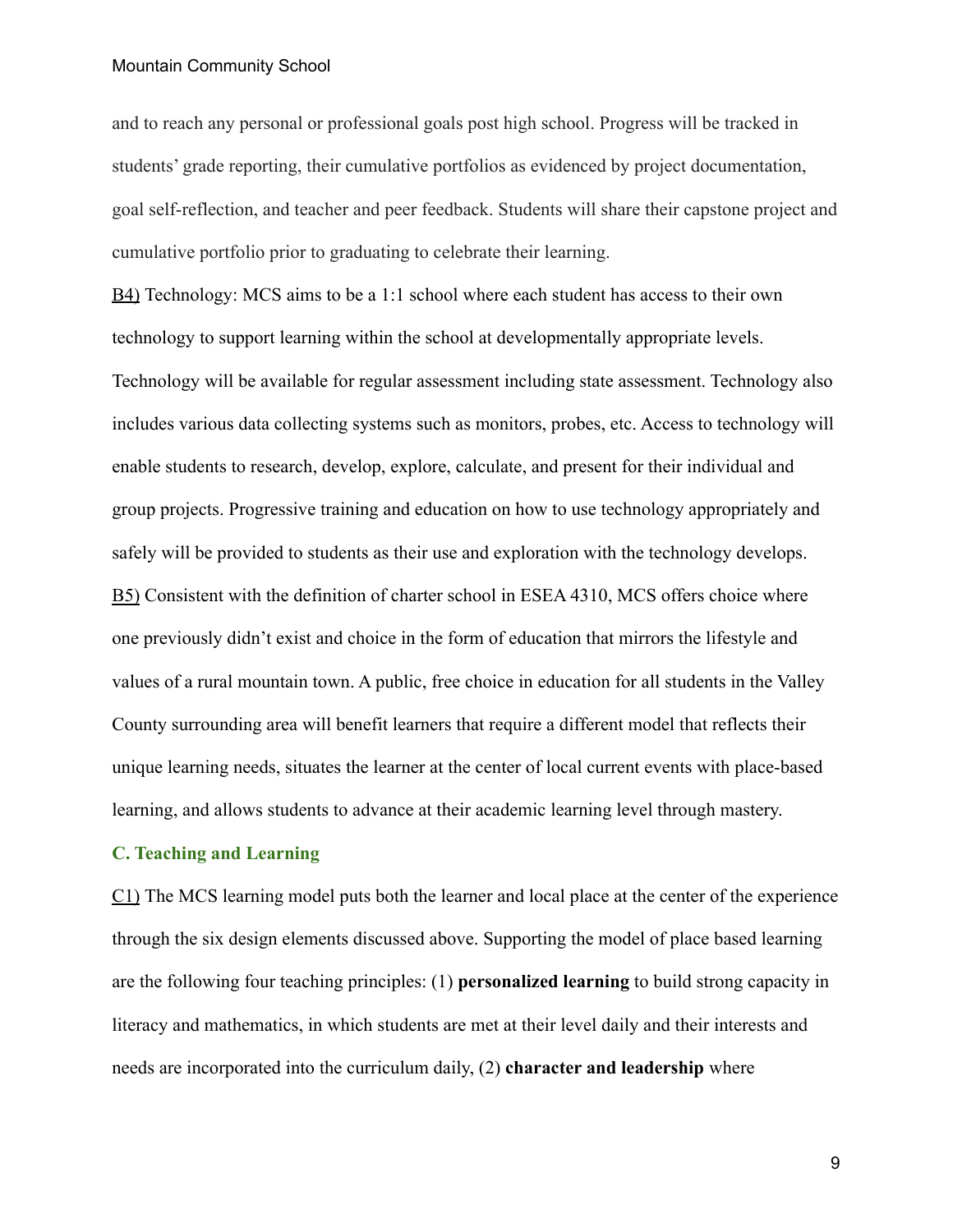social-emotional and self-awareness competencies play an equal role to other knowledge and skills competencies - the whole child matters, (3) **project-based learning** as the core integrating methodology to support community impact that naturally integrates all subjects matter, and (4) **mastery** as a competency-based assessment system where advancement is based on demonstration of mastery rather than time period. Each of these components support the others. Students learn core skills of math and literacy in **Personalized Learning** and apply them during interdisciplinary **Project-based Learning** experiences. All assessment is **Mastery-based** so that students are given multiple opportunities to submit evidence of proficiency (or mastery) across different learning experiences but on the same continuum of learning goals (standards). Finally, **Character and Leadership skills** build upon the significant evidence that a focus on social and emotional learning and other learning habits support positive academic outcomes.

Upon entering the school, students' state testing data along with student interviews, and informal testing will assist MCS educators in assessing students' academic levels. MAP testing data will be used to group students by academic level as opposed to solely grade/age level to cater education to unique learning needs. As students advance and scores change, groupings will also change; changes may occur at any time in the year but particularly after MAP testing (3X year). Frequent conversations between the student, parents, and teachers will assist in tracking student progress and placement. Schoology LMS will be used to track and communicate to all involved parties. Teachers will meet with students weekly to reflect on goals, progress, and daily plans. These conversations will help to inform instruction and adjustments to best meet the needs of the learner. Staff will work with each student to create a personalized learning plan that incorporates student academic levels, plan for mastery, individual interests, and leadership goals. Weekly meetings between the teacher and student allow for progress checks and regular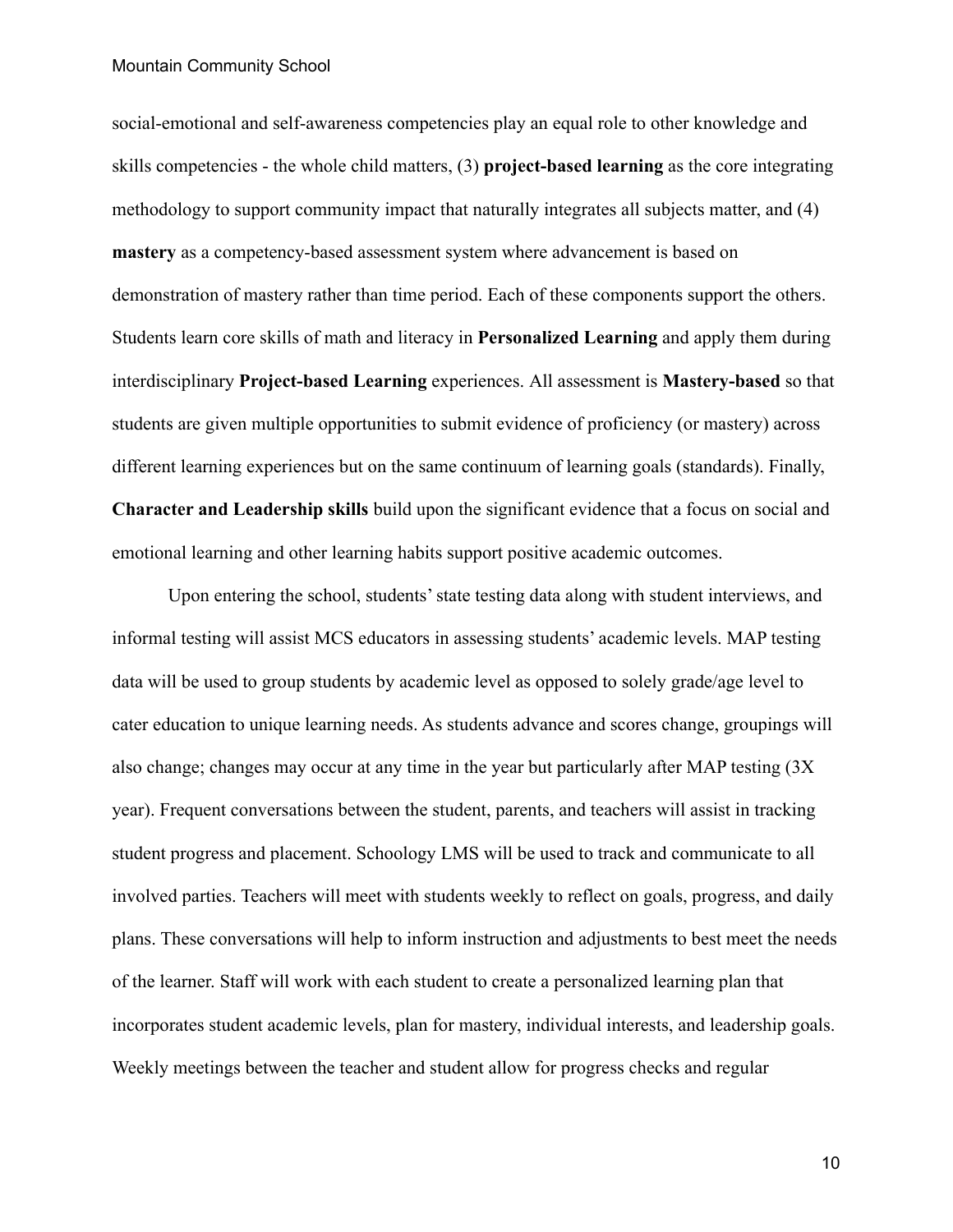meetings with families ensure team effort for success. Staff will coordinate with local members in the community to help bring in subject experts to assist in curriculum support for individual student interests and academic needs for both community and personal projects, such as music or language experts and employees of related industries. Utilizing a [flipped classroom model](https://omerad.msu.edu/teaching/teaching-skills-strategies/27-teaching/162-what-why-and-how-to-implement-a-flipped-classroom-model) approach, classroom aids and parent volunteers, and teachers can be grouping students working at a similar level with self-directed tasks so they can be working at their level as the teacher moves around the classroom helping as needed. As students demonstrate mastery, or move more quickly through a topic, they will be tasked with a new challenge at the next level. Using Schoology to track progress and lesson progression, students will be able to see what is next and continue to move forwards as they are ready.

MCS will develop an effective Response to Intervention system that targets specific academic and social-emotional needs of each child. Identification, assessment, instructional modification, and evaluation will create a responsive environment to help each child succeed. The RTI team will work with the student and parent to develop accommodations and a plan for success in the least restrictive environment. MAP testing will be conducted 3x a year to monitor progress and collect data to determine progress and level of support needed (Tier 1 of RTI). All students start at Tier 1 with our model. Monthly reassessment will be conducted using rubrics, staff and peer assessments as students and teachers meet to adjust interventions and support. For Tier 2 students needing more support they will work 1:1 with staff or in small groups to strengthen learning practices. MCS will also use evidence based, restorative programming, and curricula when working with students with disabilities who need supplemental or replacement curricula (Tier 3). MCS will use targeted intervention to bolster deficits that will include 1:1 help daily and potentially hire out intervention services as needed. MCS will follow the three-step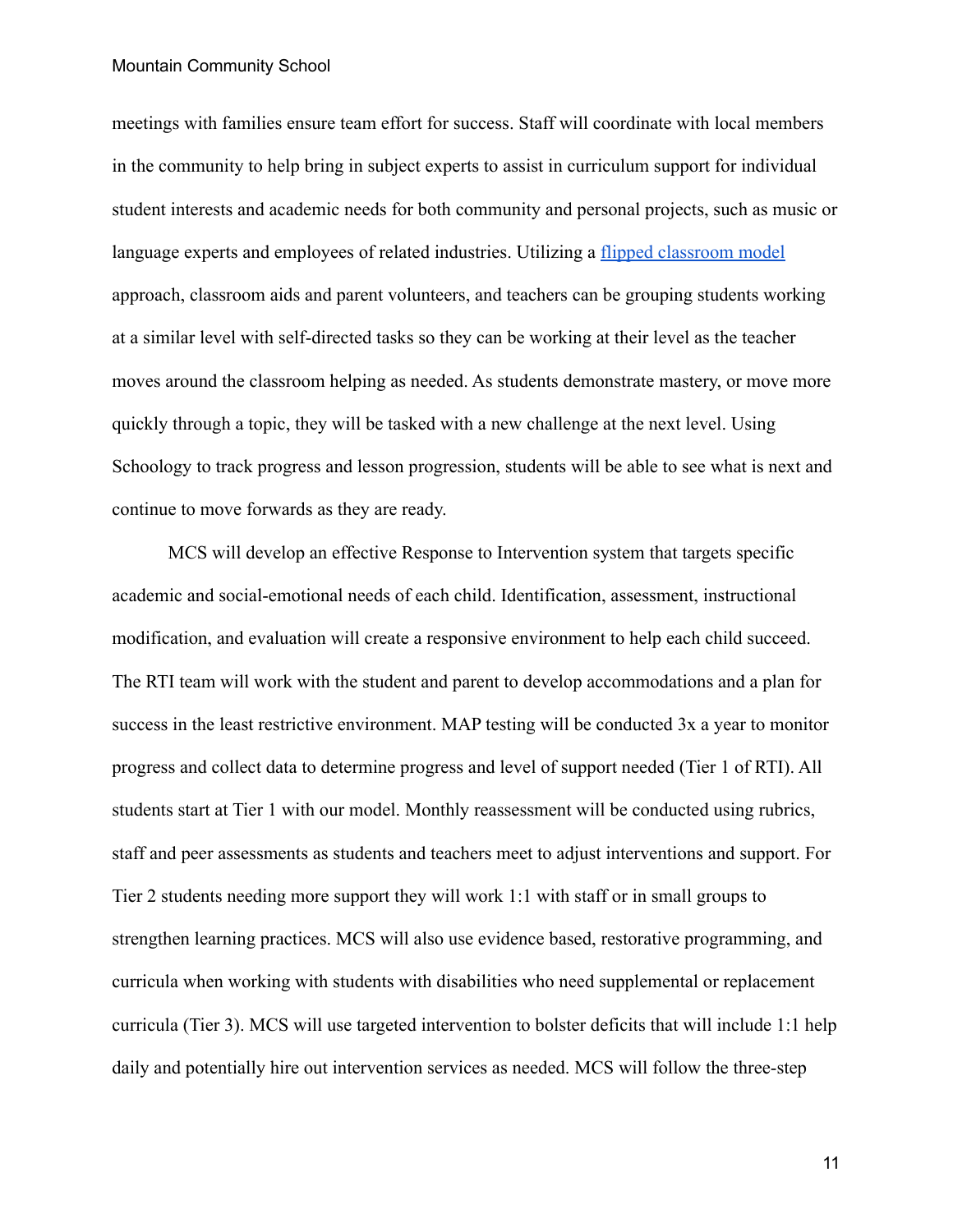process outlined in the Idaho Special Education Manual to determine whether a student requires special education services and will be conducted by the School Leader/SPED Director.

# **D. Student Academic Achievement Standards**

D1&2) Academic Goals: Students matriculating from MCS after 8th grade will have the knowledge, skills, and dispositions to achieve college and career success following high school; become agents of change within school, local, regional, and national communities; and have a strong sense of self and leadership capacity to support personal and professional growth. This can be assessed through their development in the Profile of a Graduate (character and leadership skills) rubric that is scaled per grade bands (K-2, 3-5, 6-8) and assessed annually.

School subjects are taught and assessed with an interdisciplinary approach where traditional content areas are overlapped allowing students to be assessed as a whole student. Students demonstrate mastery of standards by submitting artifacts (variable per competency) that score at the proficient level or above on standards per established rubrics. Once a student scores proficient on the rubric for a learning goal or standard, the student may move to the next grade or content area; if a student has not yet demonstrated proficiency they will continue to develop and resubmit/redo as needed with teacher support. At any given point, teachers, students, and parents can view a student's progress towards mastery seeing what areas or subareas a student needs to work on or has mastered via an online platform such as Schoology. Notes, scores, and progression are all tracked. Student work will be collected in a student portfolio that builds from year to year. Students will use portfolios to present annual and interim (formative) learning. Portfolios will include digital and physical items that represent student growth and developing mastery. Advancement towards mastery or lack thereof informs daily instruction and support as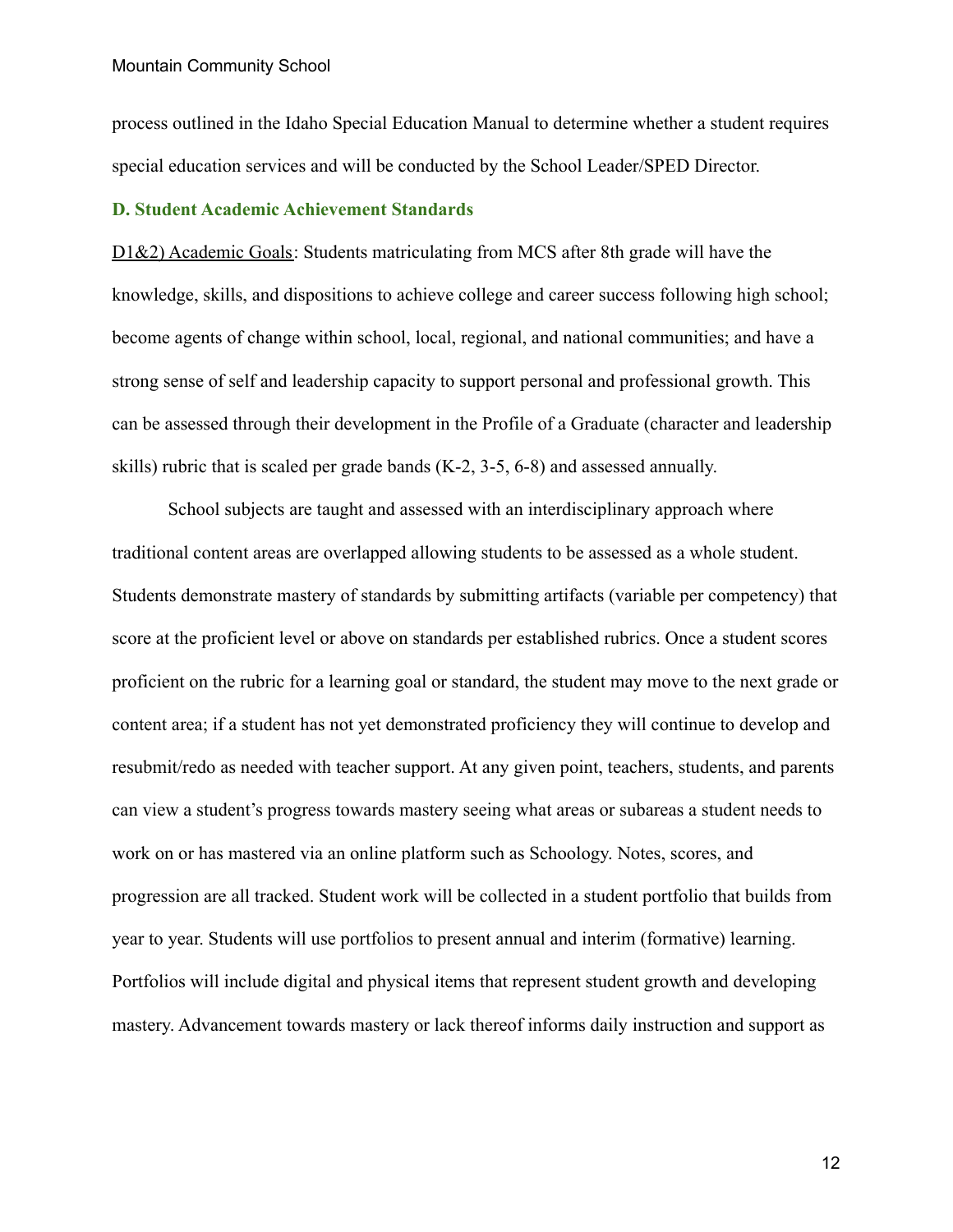staff and students adjust curriculum and goals weekly to meet the needs of students' learning goals.

Achievement Standards: MCS Learning Goals and associated achievement standards are built to exceed Idaho Content Standards by linking content competencies and performance indicators to Idaho State Standards. NWEA MAP testing will be used throughout the year for benchmark assessment in addition to the use of performance rubrics for competency-based assessment. Teachers and Admin will evaluate student progress and test scores following benchmark testing (3x a year) and following completion of major units. Curriculum and goals will be adjusted weekly or monthly as informed by data and meetings with students, staff, and parents informed by formative (self and teacher evaluations) and summative assessments (rubrics, self and teacher evaluations). Teachers will meet weekly during a designated meeting time (scheduled) to discuss collective and individual student growth using formative and summative data to determine best approaches. Annually teachers will review progress along with Place Network in order to plan and adapt for best implementation practices and training for the upcoming school year. The small staff of MCS allows for one united Data PLC to direct and inform practices. Teacher performance is measured through [Danielson's Framework](https://danielsongroup.org/framework/) as required by the State of Idaho. Social Emotional Learning and Character Education Assessment: MCS students will routinely reflect on their Character and Leadership skills. All students will identify and reflect on goals based on these dispositions and will be assessed twice a year using a vetted survey from [CASEL](https://casel.org/). Results from the survey will be reviewed in the fall and spring to track student Charter and Leadership skills. Staff and school leaders will work together to create and plan for school wide and individual goals to help support student growth. Goals and progress will be available daily to families in Schoology as part of academic reporting.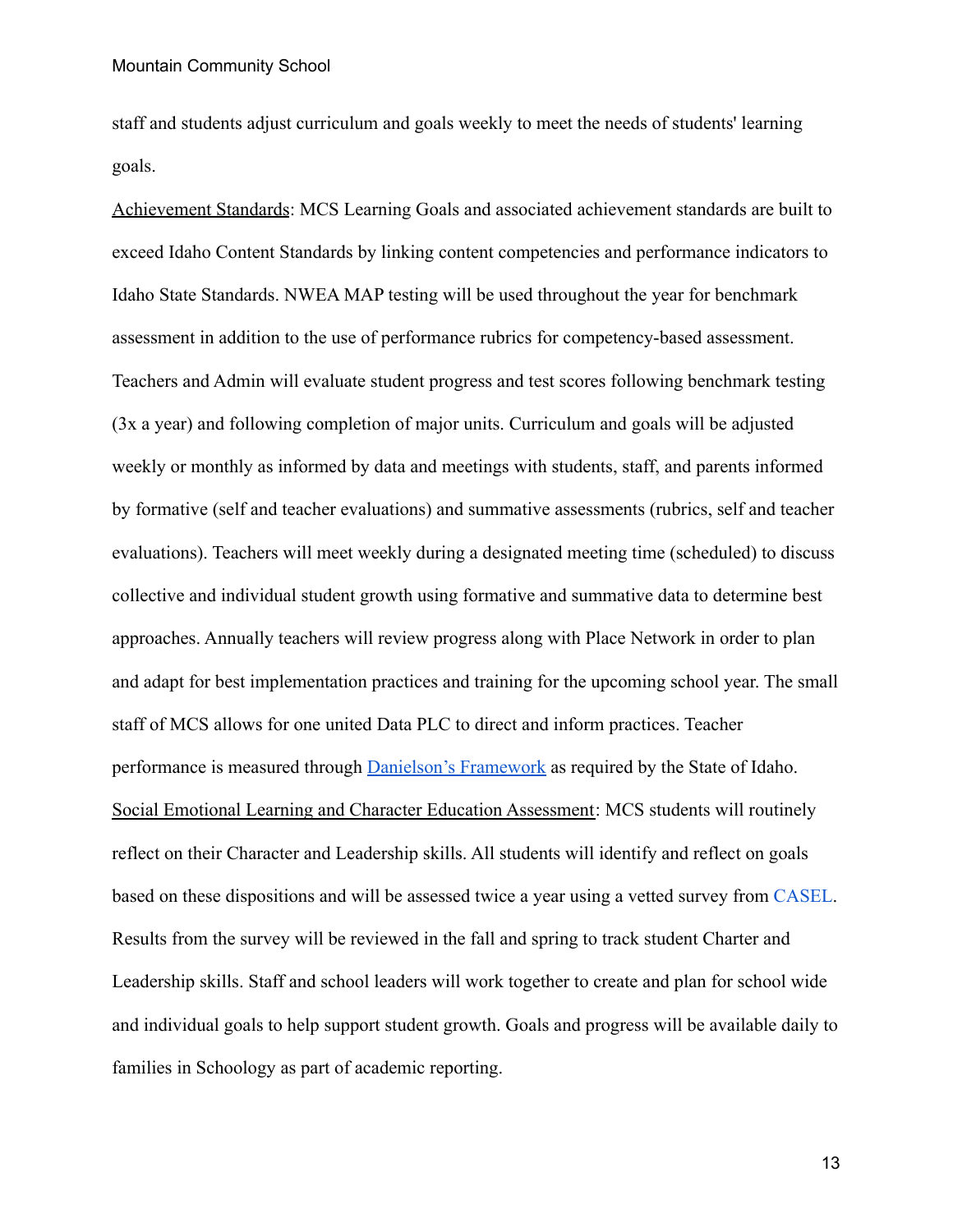# **E. Student Demand and Community/Local Support**

E1&2) Valley County families are active in their support for a school of choice and a school that represents the values of a mountain town, as evidenced from our enrollment. Place-based education, getting students not only outside, but also involved in their community, has a foothold in Valley County through various local, innovative push-in programs such as the McCall Outdoor Science School, the Payette Children's Forest Coalition, and from the outdoor based Roots Forest Pre-School, which has been at maximum capacity since opening in 2015. Collectively families agree there is a need for a place-based school here in Valley County.

Since there is only one existing public option in the area, several families have chosen to homeschool their children. According to the director of one of the homeschool networks, many families in the network have chosen to homeschool their children since their educational needs were not being met in the district. Those needs range from wanting/needing more outside time, valuing smaller classrooms, to needing more one-on-one support. According to the most recent report on homeschool children (*[Homeschooling Report](https://nces.ed.gov/pubs2016/2016096rev.pdf)*), the national average is 3.4% of the school-age population. In Valley County, however, the percentage is roughly three times the national average. We are working on actively engaging in this community, which is aligned with our type of schooling. The McCall-Donnelly School District buildings are all currently at or nearing capacity and are seeking building expansion options and the recent surge in our area's population growth along with over a thousand new homes slated for our area will also strain existing space; our school would help to alleviate the crowding occuring at the local district. Furthermore, a private parochial K-12 school recently opened and is at maximum enrollment.

Students requiring special services are anticipated to reflect that of the local school district which reports 11.8% SPED, 1% ELL, 30% Title 1, 13% non-white. Our staffing plan and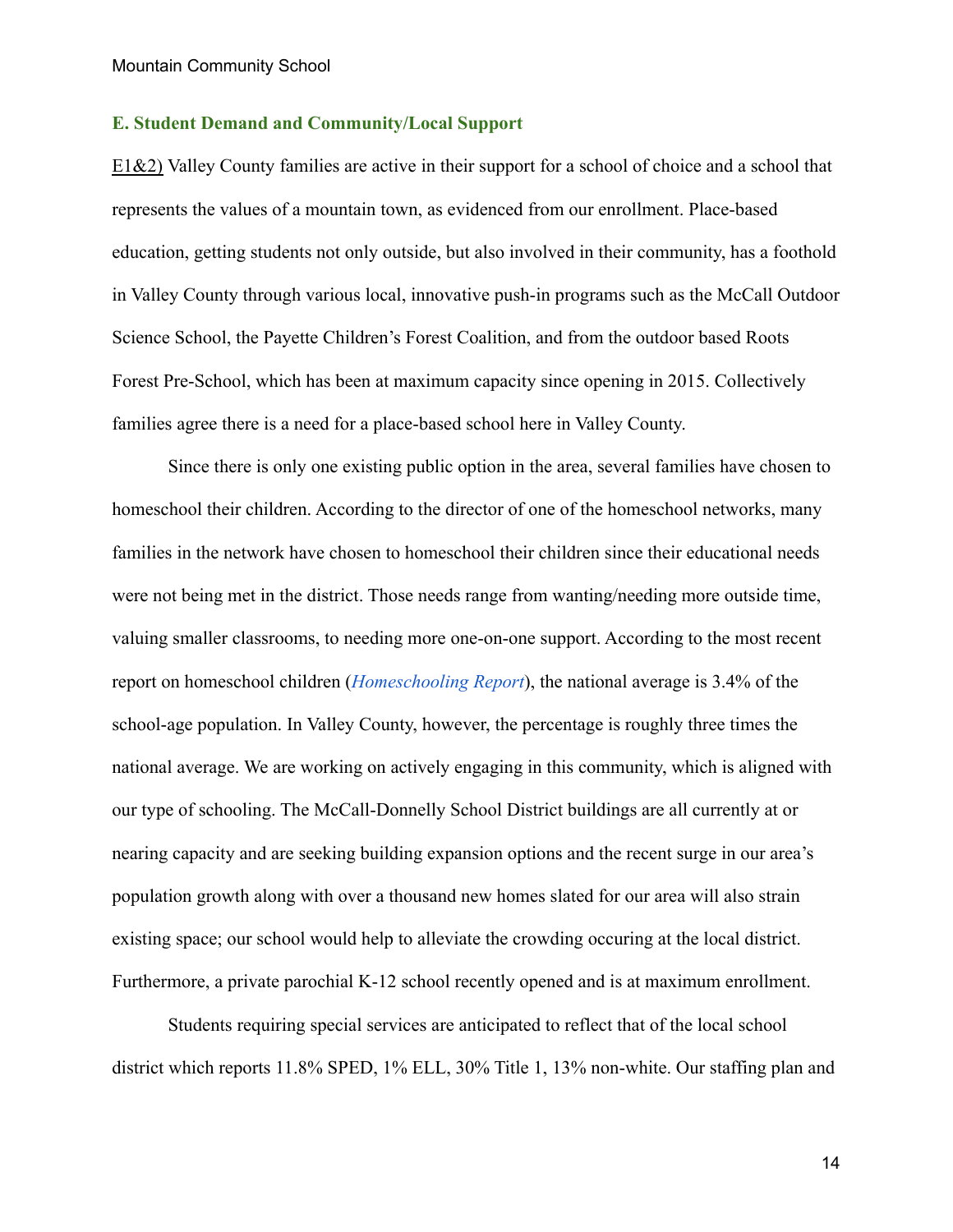educational program are consistent with our intended demographic; as our school is focused on the place we live in and the outdoors, the program specifically caters to the students of this area. Community Partnership and Local Support: Many stakeholders have committed to supporting MCS and excitement about the model and opportunity for students in the area, including but not limited to Little Ski Hill, McCall Airport, Payette Children's Forest, Gravity Sports, The Club, The Guild, Franklin Building Supply, and Elk Creek Church. Many have shared interest in helping with the school from spreading the word, to helping to build, to offering up specific skills, tools, and labor including use of space for gym space, building materials at cost, and building help. An important partner to MCS is Tamarack Resort and their business partners which have provided services and materials for free or at a reduced rate (see section H for more detail). Marketing has included several community meetings, participation in public events such as the Payette Children's Forest Take It Outside event, Farmer's Markets, lessons at a local library's reading programs, meetings with interested families, advertisements in the paper, cultivation of a Facebook and Instagram following, creation of various marketing materials, and creation of a school website to encourage and continue marketing for the school. Marketing materials and the website are available in Spanish and mailers were sent to all local residents with school age children to inform all families (underserved and diverse) of our opening. Our lottery was held in April with current enrollment still growing as to date.

| Grade    | <b>T</b><br>V |                    | ∽  | ້  | 4              | ັ  | $\mathbf b$ | −              | O<br>O | Total                 |
|----------|---------------|--------------------|----|----|----------------|----|-------------|----------------|--------|-----------------------|
| Students | 10            | $15(3 \text{ WL})$ | 10 | 14 | $\overline{ }$ | 17 | -<br>19     | $\overline{4}$ | 8      | 104 (3WL) *waitlisted |

Continued marketing and recruitment efforts include local advertising through the local newspaper and social media, small-targeted presentations, and community events.

Strategies for Enrolling Underserved Families: Considerable effort has been made to notify all families within the school district area of their new choice in K-8 education. Notifications have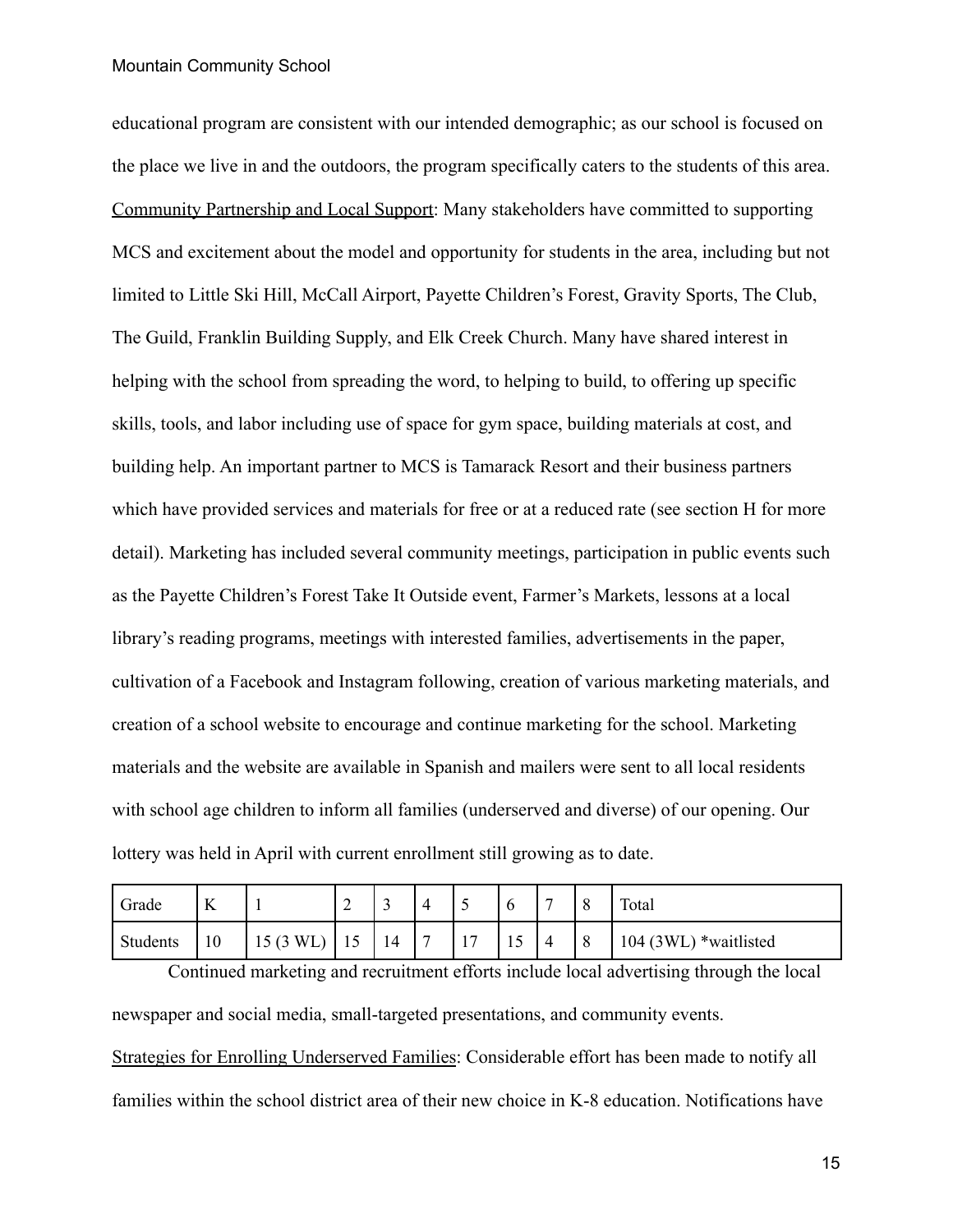been posted in the local paper, flyers, online postings, and flyers home from local preschools and daycares. MCS plans to coordinate with Shepherd's Home (a local women and children's shelter), the hospital, and other entities that may represent communities often overlooked. MCS plans to go door-to-door to areas with concentrated low income housing, that often also house families that are ELLs, to inform families of their choice in education. In addition, flyers, informational handouts, and the MCS website have been translated into Spanish.

Further family engagement is anticipated to grow Spring and Summer 2022 and beyond opening into Fall 2022. Family engagement and input is a high priority to MCS staff. Several parent committees have been formed to help make decisions impacting the school from the outside play area to school layout. Bi-monthly newsletters intend to inform families of updates. Events at the school site will help to inform, prepare, and cultivate excitement for families. MCS is hosting a registration event over several days at the end of May to meet 1:1 with parents and students to get to know them and address their questions. Posts to social media intend to update and inform families as well as cultivate community and excitement around the school. In addition, MCS aims to start a Parent Teacher Association summer 2022 to further involve families. Open and clear communication with families and the community is a high priority for MCS!

# **F. Effectively Serving All Students**

F1&2) The MCS model focuses on the student and their individual learning needs and interests at the center of the curriculum. The focus on the student empowers MCS staff to quickly and rotuniely address student needs as students both struggle and excel throughout their educational career. Weekly meetings between the student and the teacher and regular meetings including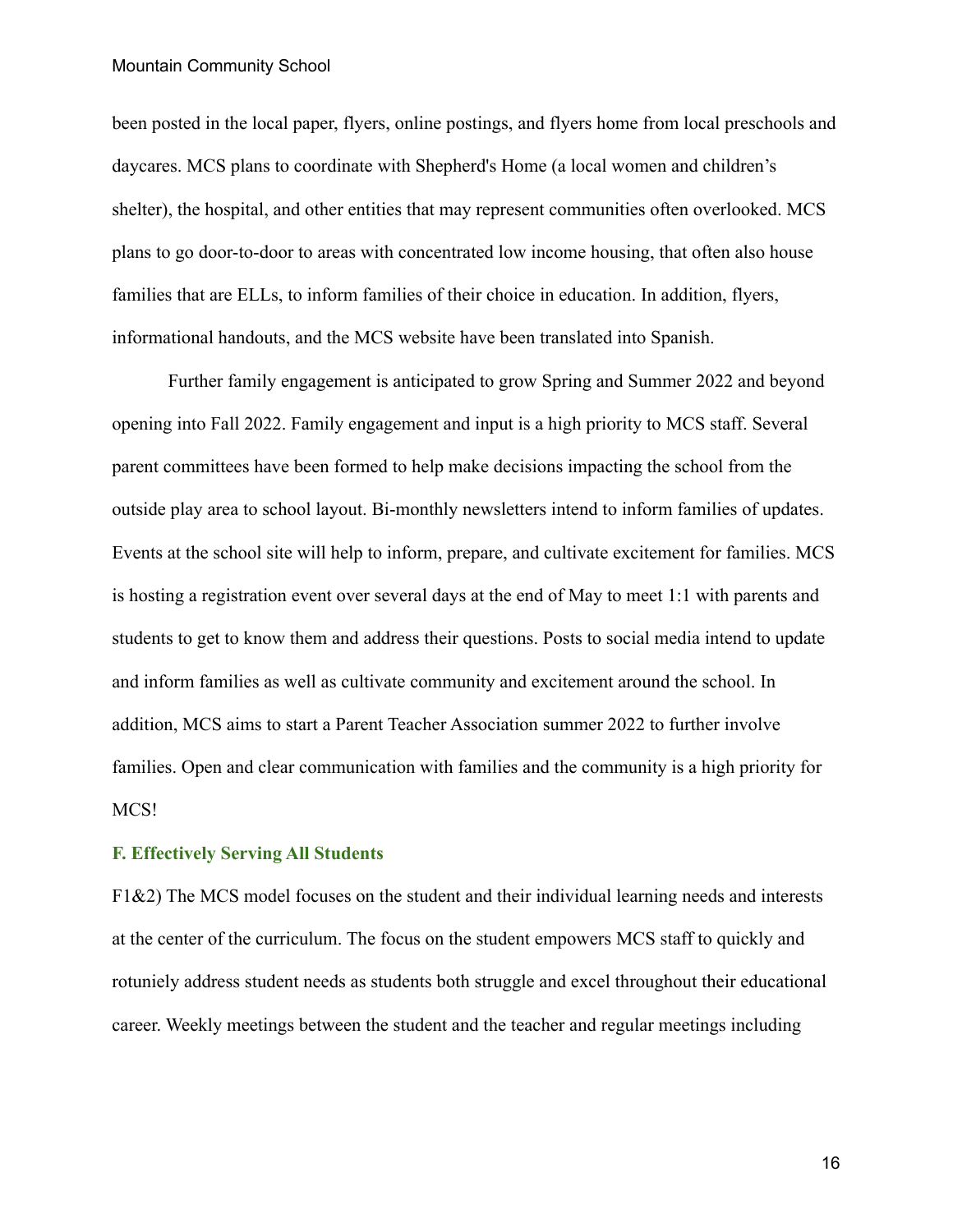parents will help everyone to understand how to help the learner progress. Weekly meetings also enhance adjustments to learning objectives and support as needed.

MCS will meet and exceed all applicable state and federal laws in order to serve all students: English Language Learners (ELL), students with intellectual and physical disabilities, and gifted and talented learners that meet the criteria as set forth by IDAPA code, including those with cognitive and physical disabilities. By the nature of a learner-centered philosophy all students will benefit since their individual learning needs will be addressed. Our facility meets the needs of special populations per ADA regulations. Additionally, the program itself warrants various types of learning spaces to facilitate one on one intervention, small-group work, and larger community project work. Through the use of a technology platform, such as Schoology, all students will have a Learner Profile that will contain internal and external assessments, goal-setting, community impact projects, and a student portfolio.

The nature of a mastery-based approach is that every child has equal and high expectations. Individual personal growth is built directly into the program, the technology to support the program, and the systems to guide students to proficiency. Families, as well as students will have a detailed real-time awareness of progress towards these expectations. During frequent parent meetings families will meet with advisors and teachers to discuss progress. The student will play a role in these meetings. All staff will be trained annually on effective and appropriate intervention, such as Multi-Tiered System of Supports and Restorative Practices. Special Education and At-risk: The school materially complies with applicable laws, rules, regulations, and provisions of the performance certificate relating to the treatment of students with identified disabilities and those suspected of having a disability, including but not limited to: equitable access and opportunity to enroll; identification and referral, appropriate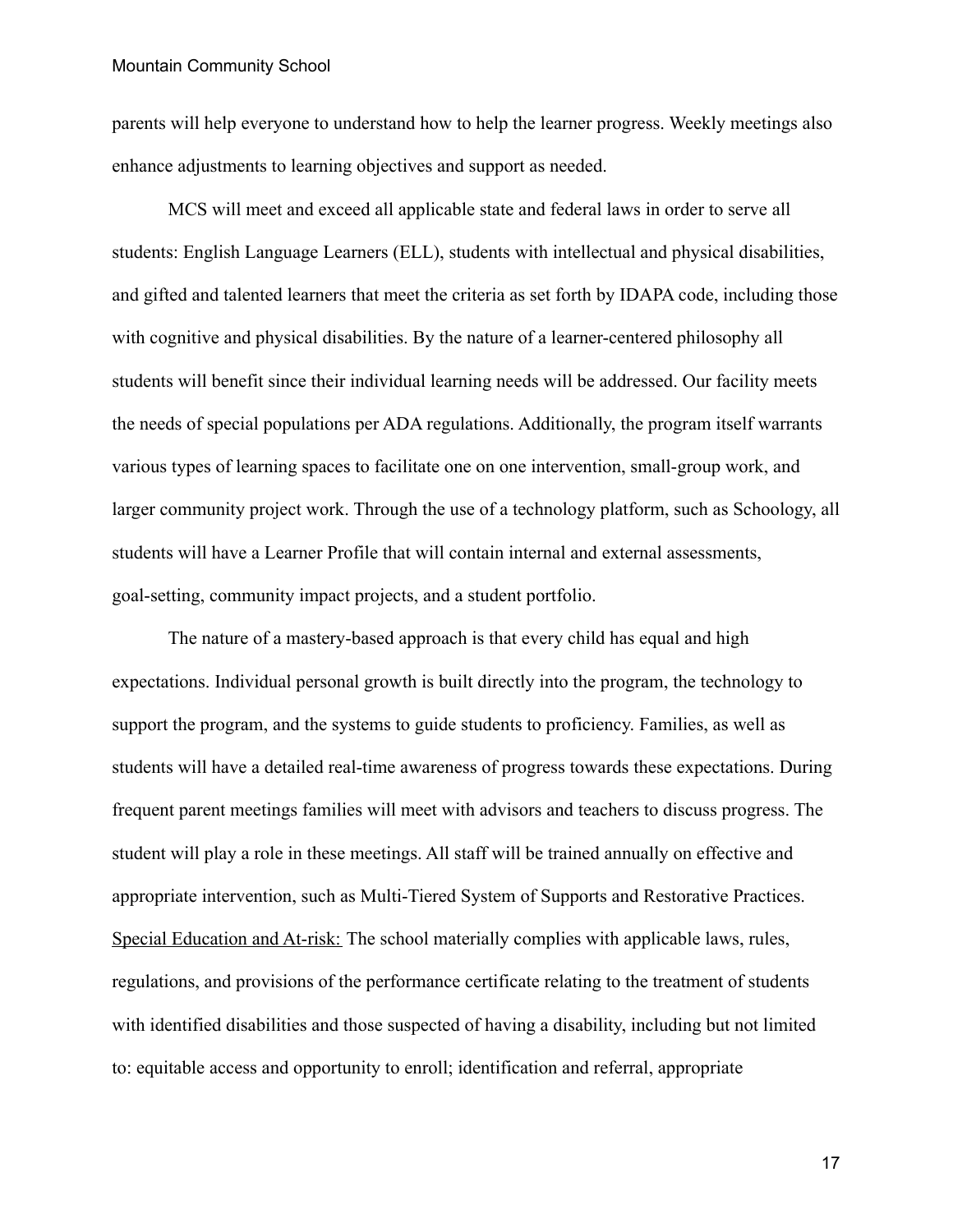development and implementation of Individualized Educational Plans (IEP) and Section 504 plans; operational compliance, including provisions of services in the Learning Restricted Environment, and appropriate inclusion in the school's academic program, assessments, and extracurricular activities; discipline, including due process protections, manifestation determinations, and behavioral intervention plans; access to school's facility and programs; and appropriate use of all available applicable funding. The School Leader also has his SPED endorsement and will manage all IEP and 504 cases.

Teachers, staff, and parents will work together to ensure each student is tasked with challenging projects at their appropriate learning level with the development of rigorous IEP goals. MCS is an inclusive environment that aims to meet all students at their level, regardless of any identified challenges, and to help push all students academically, socially, and emotionally in a positive and beneficial manner. Staff will work through proper tiered supports for each students' needs. These tired supports will help provide more data for staff to seek other services as needed. When students require more services to master content MCS will contract out speech language therapists, occupational therapists, school psychologists, and physical therapists. Staff training for working with special education and at-risk students will occur throughout the year. As our model caters to the individual student's needs, the Place Network and outside resources will focus on addressing all learning gaps and needs. English Language Learners (ELL): The school materially complies with applicable laws, rules, regulations, and provisions of the performance certificate relating to requirements regarding ELLs, including but not limited to: Equitable access and opportunity to enroll; required policies related to the service of ELL students; compliance with native language communication requirements; proper steps for identification of students in need of ELL services; appropriate and equitable delivery of services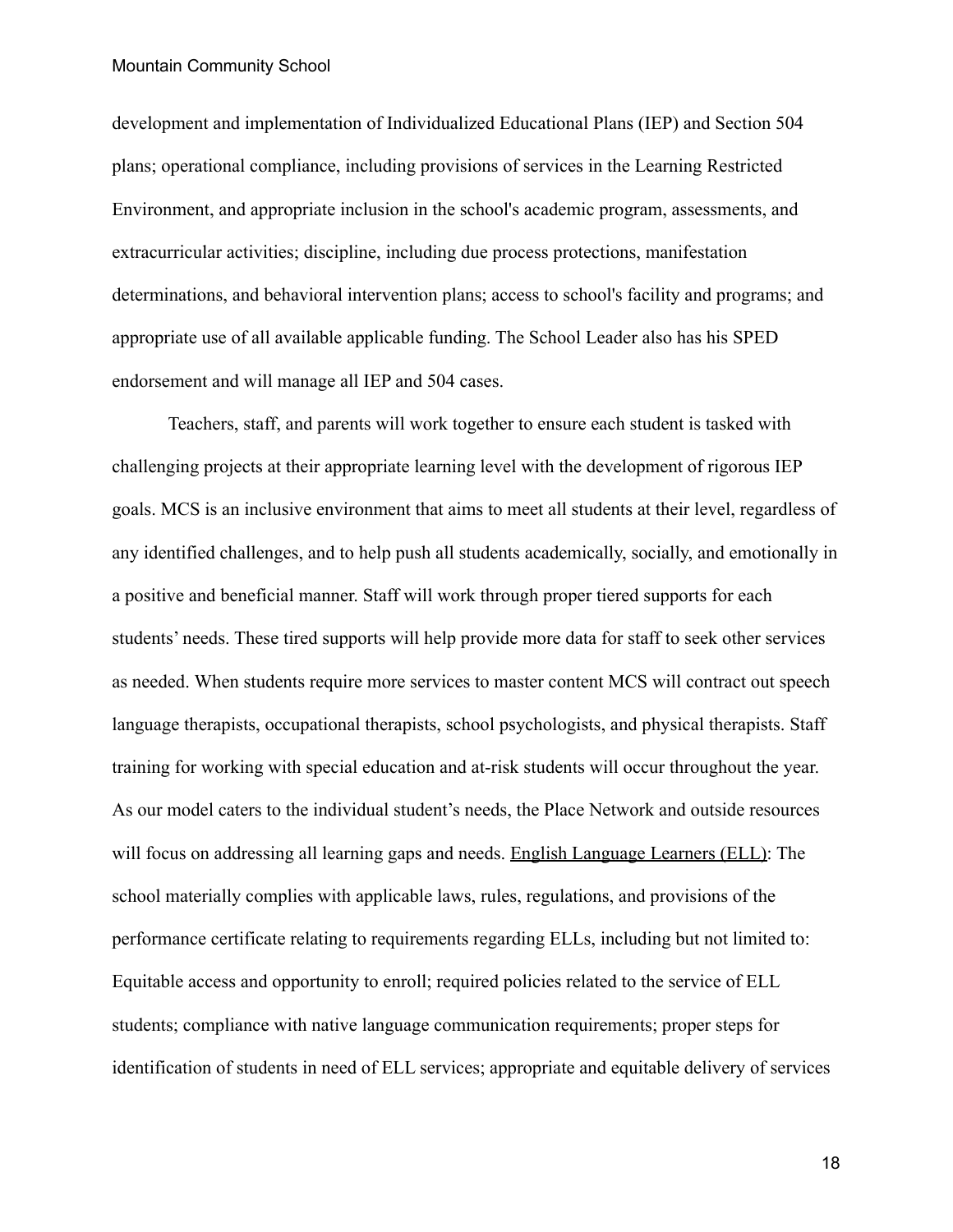to identified students; appropriate accommodations on assessments; exiting students from ELL services; and ongoing monitoring of exited students. MCS intends to use the WIDA ACCESS Screener to determine if a student qualifies for Limited English Proficiency services based on scores. MCS will outsource ELL services as needed. Section 504: Any student attending MCS is entitled to a Section 504 Accommodation Plan if he or she has been identified and the evaluation shows that the individual has a mental or physical impairment that substantially limits one or more major life activities. This determination is made by a team of knowledgeable individuals, including the student's parents who are familiar with the student and his or her disability. Gifted and Talented: MCS will identify students possessing high-performing capabilities in specific academic, intellectual, leadership, creativity, and visual/performing arts talent areas pursuant to Idaho Code 33-2003.

F3) Meals: MCS will enroll in the National School Lunch Program. MCS is exploring options to offer sack lunches, snacks, and breakfast that will be outsourced with local restaurants until an expansion allows a full kitchen. MCS will work with local restaurants to understand and meet the regulations of the National School Lunch Program. MCS will provide a designated area with refrigeration for milk, sack lunches, and snacks. MCS has begun conversations with several local businesses to secure daily meals including Cafe 634, Banyans, and Stax. MCS is committed to providing a full food service in accordance with federal food regulations for all students, especially disadvantaged and at-risk students. F4) Transportation: MCS aims to provide a free busing service for all students. MCS is working with Harlows, a local busing company, to transport students to and from school. MCS will ensure needs are met of any educationally or economically disadvantaged students by identifying and arranging for as needed.

## **G. Staffing and Professional Development Plan**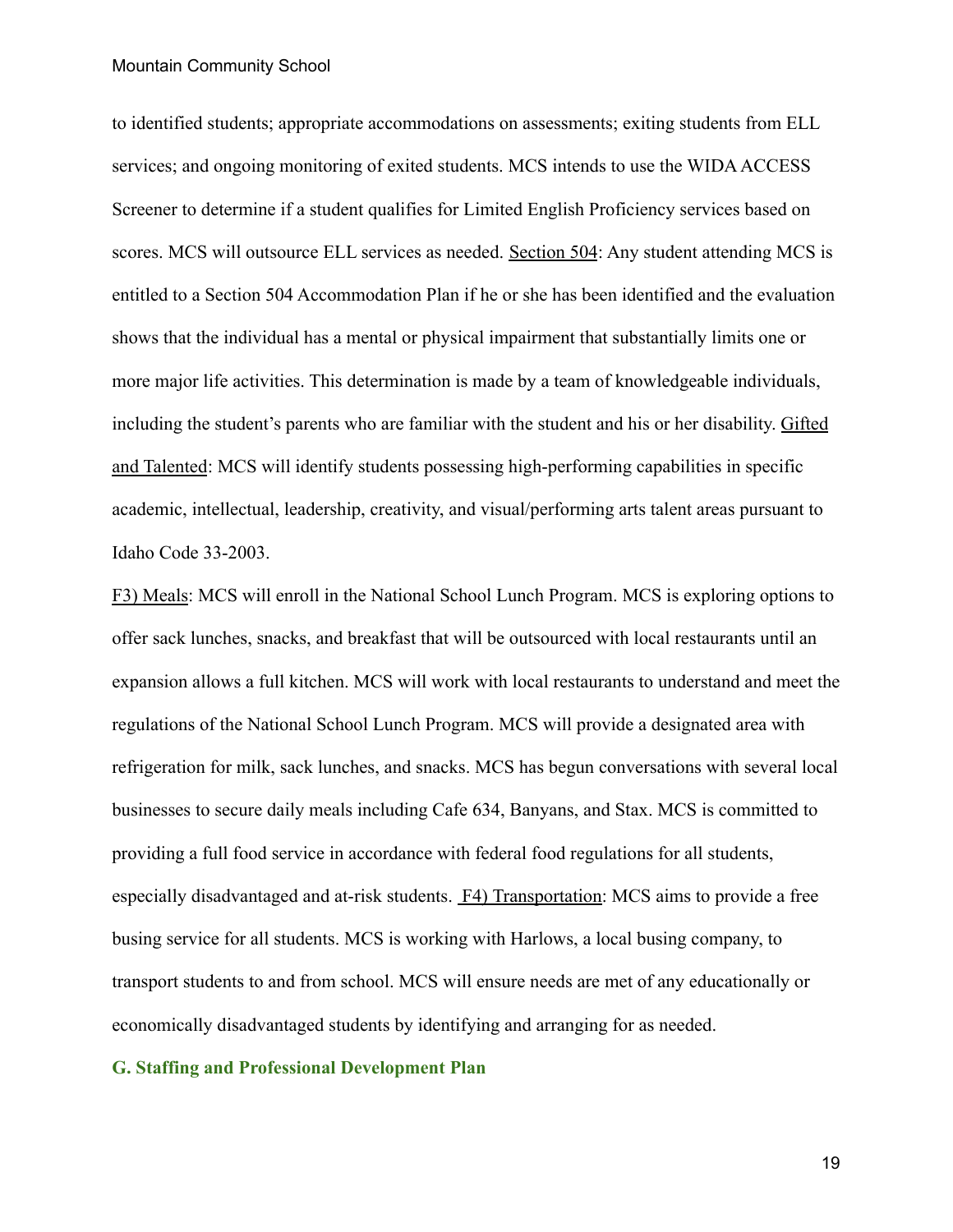G1) MCS will work with Red Apple to provide support and later training to help onboard a Business Manager. A total of 5-6 teachers with one School Leader will make up the educational team, including a Director of Academics to assist with project management details, parent/community communications, professional development, and staff support. Applicants have provided teaching samples, answers to impromptu questions related to place-based and mastery education, and will complete face-to-face interviews looking for creative, flexible, and compatible teachers to enhance the MCS team. Focused effort will be given to advertising and hiring staff that are familiar with place-based education and mastery as well as an enthusiasm for learning and teaching in a creative environment! To date, MCS has hired 4 highly qualified educators. Continued recruitment efforts, as needed, will include advertising through social media, local paper, and amongst the Place Network.

G2) General Staff Training: Professional Development is a core component of MCS. MCS also recognizes that the unique learning model at the school warrants special attention in the hiring, orientation, and on-boarding process. Each teacher will receive specific training around place-based and project-based learning, personalized approaches, competency-based assessment, and social-emotional learning. A detailed Teacher Handbook, created with the Place Network, will be shared with teachers this spring to introduce the model with many links to further resources. Teachers will be tasked with several playlist to read in addition and to present on one element when we gather in August for training with the Place Network. Teachers will spend 8 days prior to the school year and several days throughout the year to collaboratively develop the model, their understanding, and to evaluate our progress. Additionally, several mornings a week will be team time for further collaboration, as built in the weekly schedule. The Director of Academics will also work as an Instructional Coach to help guide and support teachers.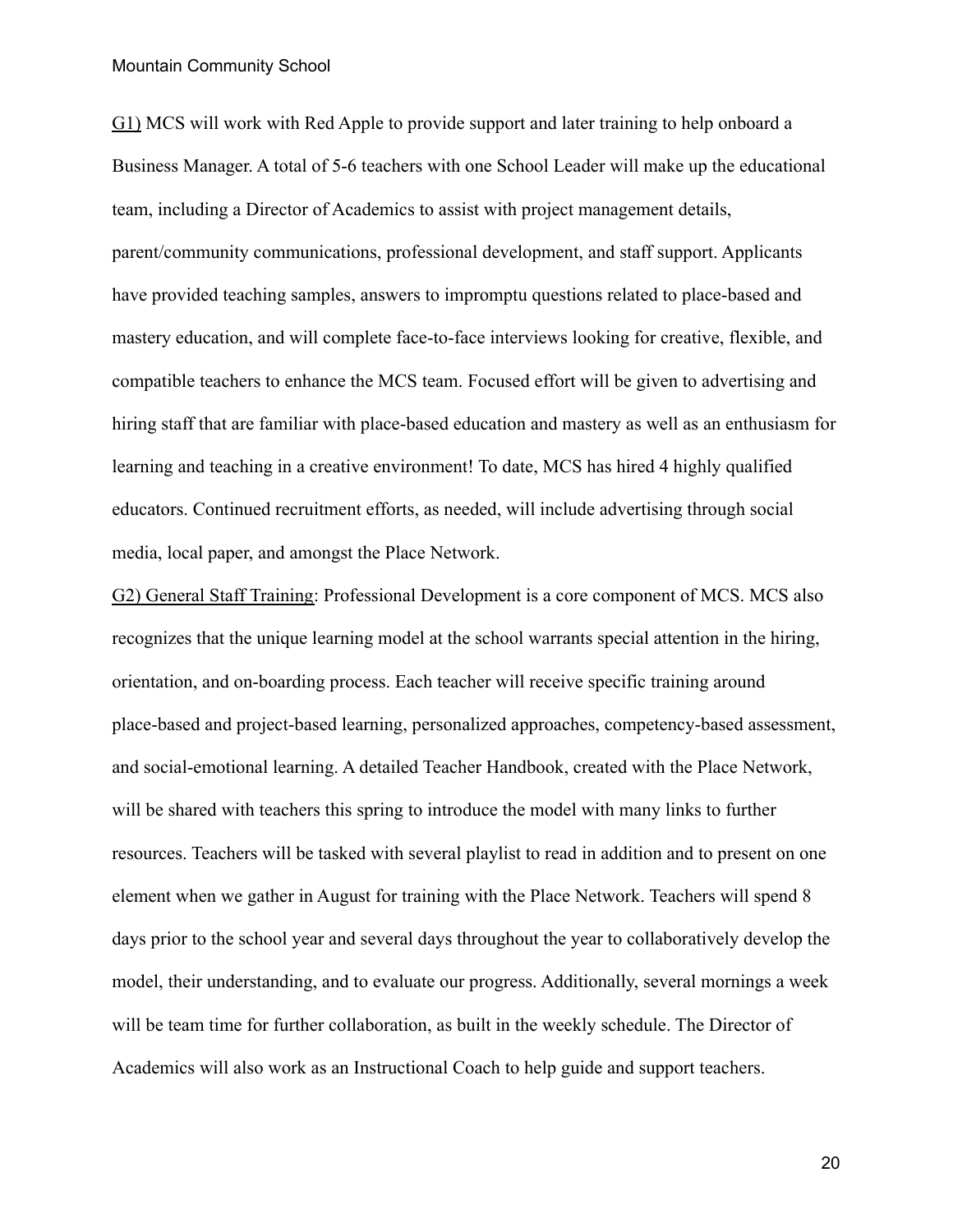Additional classroom aids can help with the learning model and further lower the teacher to student ratio to below 1:20 that it is at currently.

New Teacher Orientation and On-boarding: Consists of the following steps: (1) **Learning:** Background resources immediately available after hire for literature review and model descriptions. (2) **Orientation**: Support and preparation before the start of the school year will provide time for new teachers to develop curriculum. (3) **Mentoring**: Each new teacher will be assigned a mentor to guide them through the first 2years. Teacher Professional Growth: Consists of the following elements: (1) **Collaboration:** All teachers and administrators at MCS will have access to a technology platform made available to all Place Network Schools to share resources, tools, and curriculum ideas. (2) **Place Network Professional Development Pathways:** All teachers will participate in on-going experiences linked directly to the Place Network model. (3)

**Common Competencies:** Place Network has an established set of adult learning competencies and performance indicators linked to the framework and learning model for PD. (4) **Faculty Team Planning Time:** Weekly meetings will be held with a specific focus on learner discussions needs and program design and implementation (5) **Goal-setting:** Administrators and staff will set personalized learning goals related to the learning model, educational approach, culture, or community leadership. (7) **School Needs:** Other opportunities based on school goals. Teacher Evaluation and Feedback: To encourage teacher growth, satisfaction, and retention the following supports will be utilized: (1) **Evaluation:** All faculty will be observed routinely using the [Danielson's Framework](http://www.sde.idaho.gov/federal-programs/ed-effectiveness/files/effective-teachers/Standards-for-Effective-Teacher-and-Pupil-Personnel.pdf) per State Regulation. Using data from observations, teachers will reflect and make goals accordingly. (2) **Student satisfaction surveys:** Students will provide teachers with anonymous surveys that focus on expectations and rapport. Teachers will be expected to respond to these surveys through the goal-setting process. (3) **Project design,**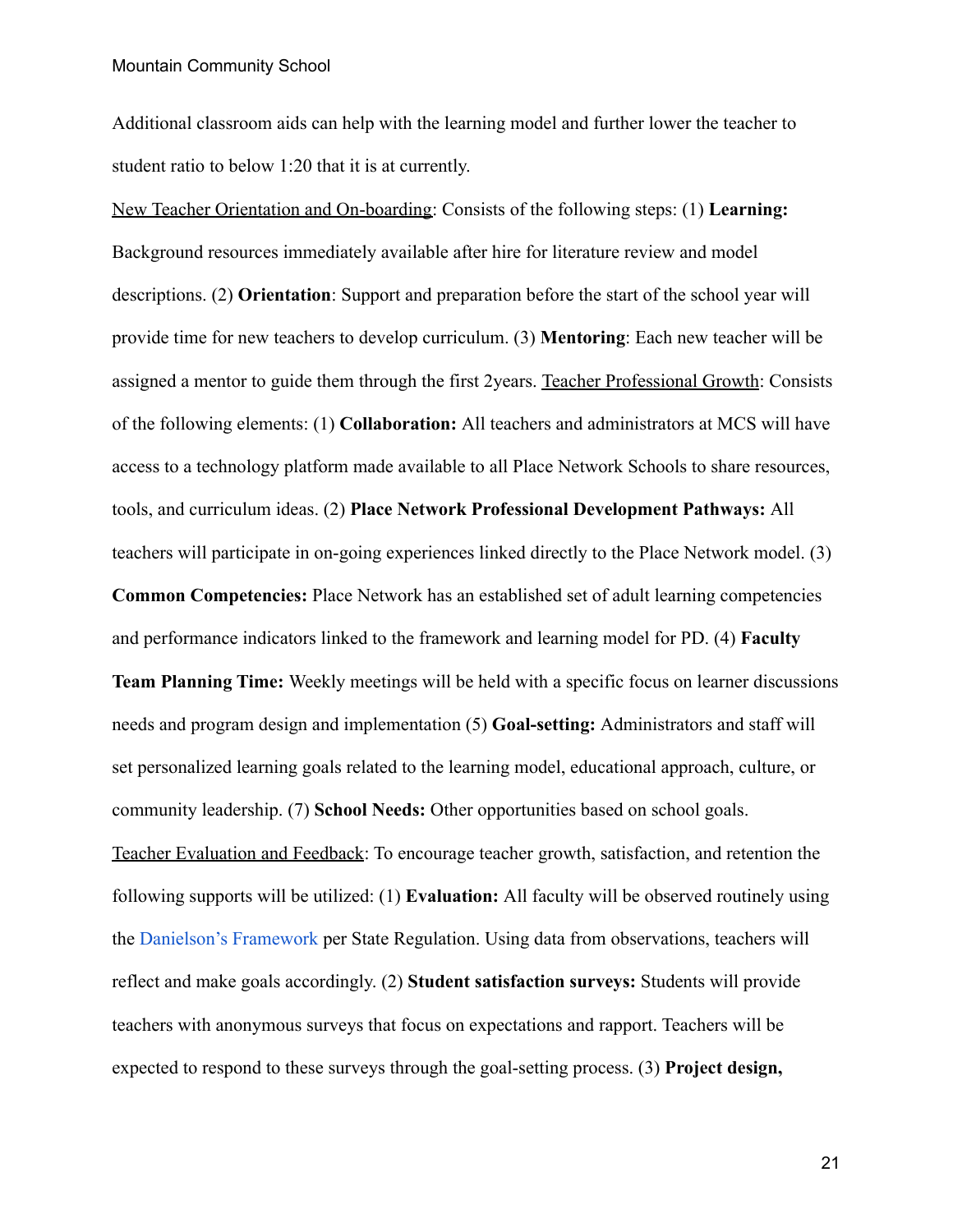**engagement, and community impact:** Teachers, through faculty collaboration time, will be expected to share and build community impact projects in partnership with students. Teachers will share out and support each other in their growth. (4) **Documented student progress on competency continuum:** With a competency-based system, all teachers in the school will be held accountable to the progress of all students and will be measured by weekly student discussions will ensure that all students make progress against the continuum. (5) **Teachers as learners.** Teachers will conduct action research and/or continuous improvement research to assess the efficacy of their teaching. (6) **Teachers as teammates**. Several times throughout the year staff will gather for seasonal outings to share their personal passions and build internal rapport including afternoon skiing, biking or potlucking with childcare provided.

## **H. Financial Management and Monitoring Plan**

H1&3) Please see our 3-year operating budget and narrative that demonstrates financial stability, viability, autonomy, and alignment with the goals of this proposal and our mission. H2) MCS has secured a lease at Tamarack Resort for \$1 a year. In our agreement they are also assuming the cost of all land improvements and hookups so the site is move-in ready. MCS has secured a loan from the Charter School Development Corporation to purchase 7 yurts for classroom and office spaces. Tamarack Resort is also donating time, materials, and resources to help with offsetting opening costs including: free internet for the first year, materials needed for the foundation of the yurts, bathroom facilities, expertise from engineering, construction, and architects, and logistical project management support. Yurts have been purchased and will arrive on site in July. Several community and family members will assist with the erecting of the yurts. This facility has open areas that allow for flexible grouping and a play area outdoors as well as access to the ski area, trails, and the lake - all important access elements to our model. The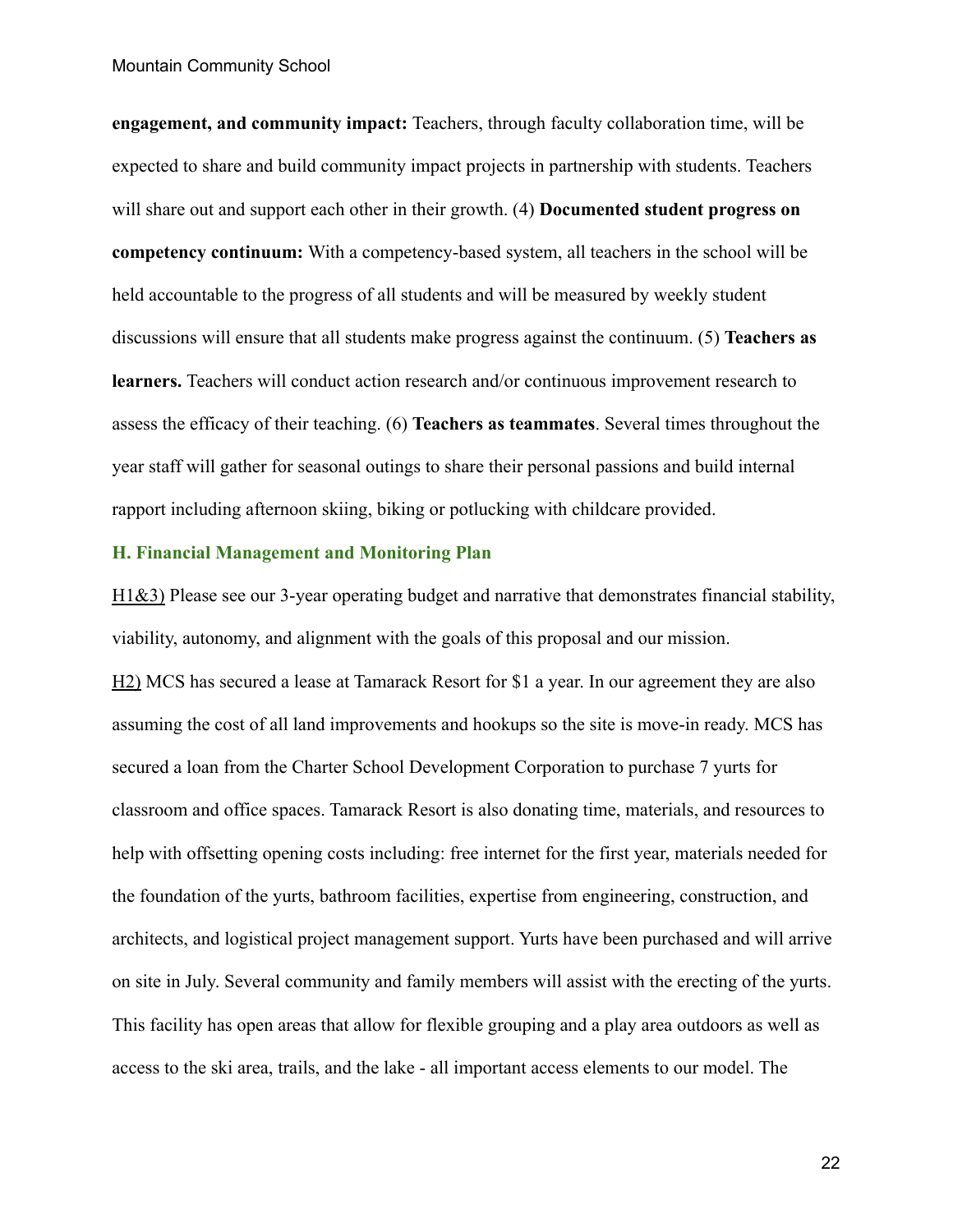buildings are ADA compatible and all necessary accommodations will be made as needed for students receiving special services. Currently our facilities including our loan, lease, maintenance, utilities, snow removal etc. is \$78,168 the first year, which is 13.6% of our budget. This number would decrease with the CSP grant.

# **I. Board Capacity and Governance Structure**

I1): MCS board members were recruited to provide diversity in experience and professional sectors within Valley County to serve a strong foundation to the opening of MCS. MCS board consists of 3 men and 4 women, with experience in small business ownership, legal, real estate, classroom teaching, outdoor learning, early childhood development, bookkeeping, marketing, and grant writing. MCS will seek Board members who have training in accounting/finance and community relations. Conversations are underway with several community members to fill in these areas. MCS board is a member of the Idaho School Boards Association and will utilize them for future training. MCS board has conducted several training meetings over the years provided by Bluum resources or available online. I2&3) MCS is a legally and operationally independent entity established by the non-profit corporation's Board of Directors. The Board of Directors is legally accountable for the operation of the charter school. MCS commits to compliance with all federal and state laws and rules and acknowledges the responsibility for identifying essential laws and regulations and complying with them. The Board of MCS complies with Idaho's Open Meeting and Public Record laws. The Board serves as public agents that serve MCS. There will be no less than five (5) and no more than nine (9) members on the Board. Annual election and selection of the Board of Directors will be held according to the Bylaws of MCS. The Board and the School Leader function as a governance team and collaborate on the conditions necessary for student and organizational success. The Board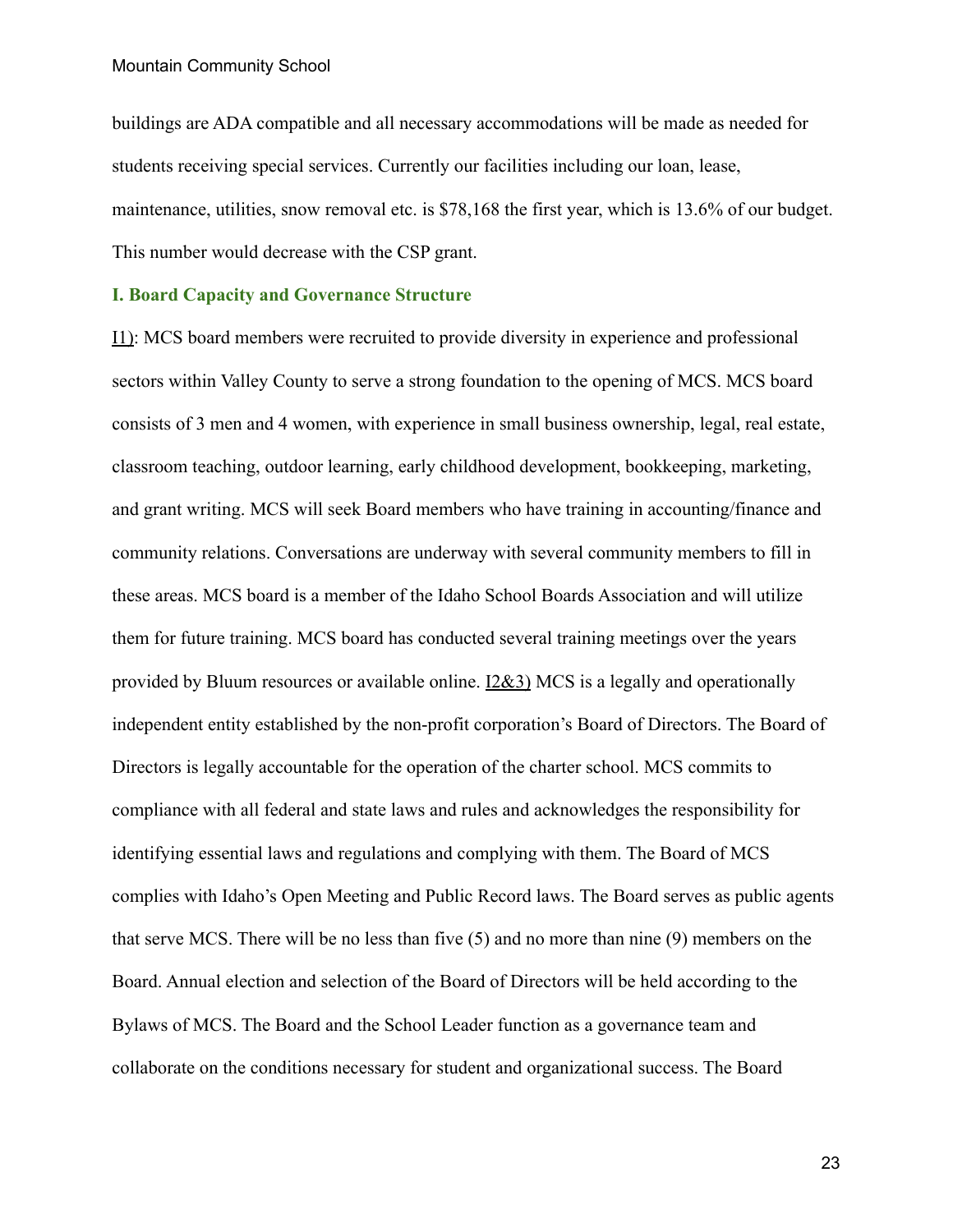empowers its' School Leader to accomplish school goals and create conditions for success. Close attention will be given to initial and ongoing board training and training protocols will be developed, implemented, and monitored by the Board Chair. Dedicated board training funds from the state will be used for ISBA board training and annual conference. Training will also be provided at the annual National Charter School Conference. Committees within the board were developed to manage finance, academics, governance, and facilities.

The Board is responsible for policy development and review, to which they have recently adopted school policies and by-laws; educational goals, short-term and long-term; financial well being of the school; operational oversight (not day to day); legal affairs of MCS; adopting, advocating for and overseeing a responsive school budget that meets the school goals and needs of all students; conducting a self-evaluation of its own leadership, governance, and teamwork; communicating and interpreting the school's mission and vision as well as other matters to stakeholders and the general public; managing conflicts of interest; and evaluation of School Leader. An annual assessment of training needs will take place to ensure the progression of the Board based areas of strengths, weakness, and potential growth.

# **J. School Leadership and Management**

J1) MCS is led by the School Leader who is responsible for daily operations of the school and all reporting to the state department of education and the Board of Directors. The School Leader is responsible for overall instructional leadership, special education, testing, professional development, and compliance with professional codes and standards. The School Leader has the responsibility of all personnel matters relating to hiring, discipline, or termination of employees. The School Leader will lead in promoting the mission and vision of MCS. The School Leader advocates in the development of academic engagement, character development, and community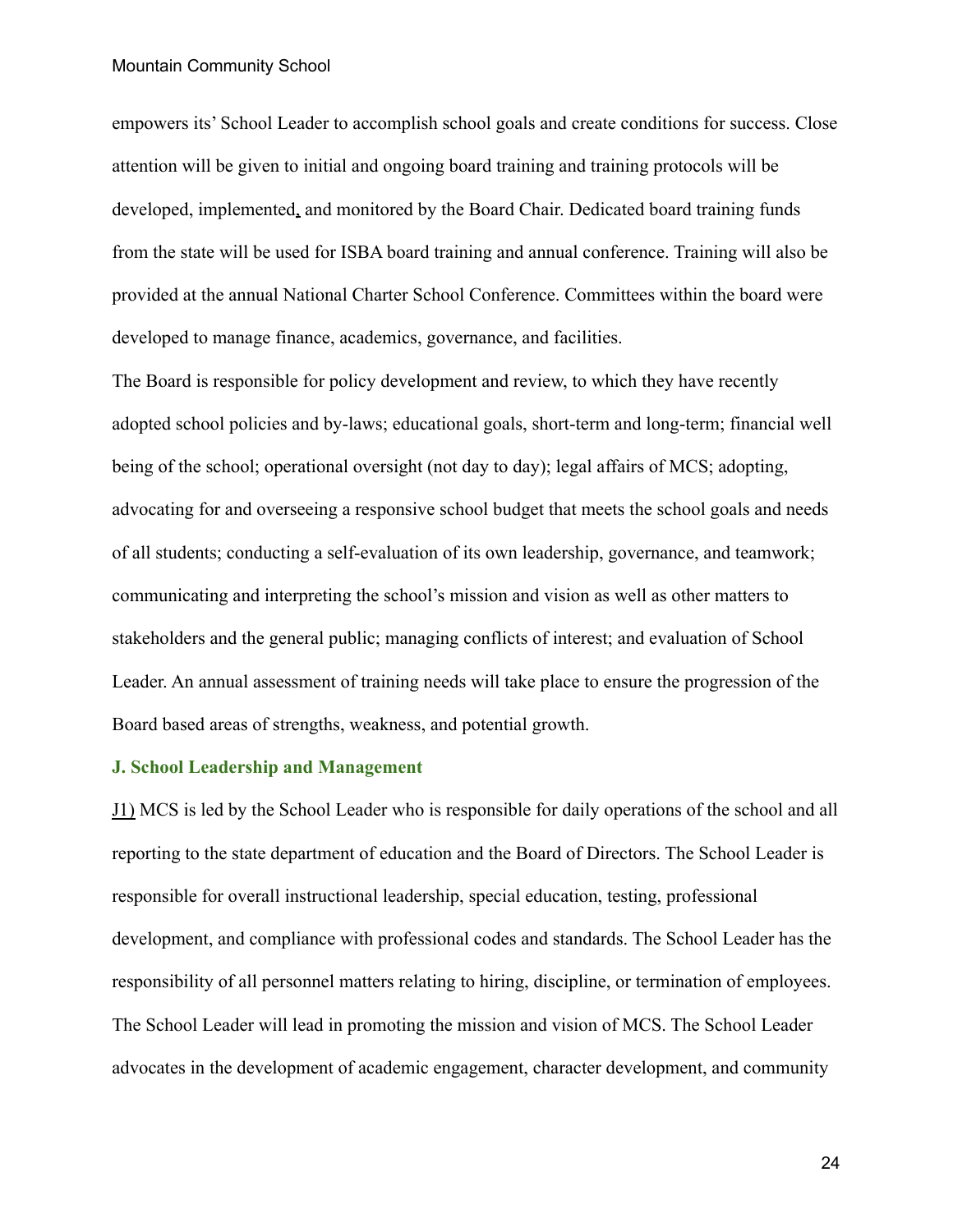connections. The School Leader will work to lead and develop their team, demonstrate a strong passion for place-based and project based learning, and serve as an engaged teacher leader connected to the student experience. This person promotes a positive engagement with all stakeholders, faculty, and students. The School Leader will be evaluated annually by the School Board following the Idaho Principal Evaluation Framework and will receive feedback from staff and board during annual review. The School Leader will work closely with the Director of Academics to implement appropriate professional development, curriculum implementation, school culture, and coordinate community relations. This role helps to serve as a liaison amongst teachers and support by helping teachers coordinate vertically through grade levels so students are able to benefit from the expertise of all staff. The Director of Academics is evaluated by the School Leader using Danielson Framework. All school staff (certified and classified) and school volunteers report directly to the School Leader who then reports to the school Board. Certified staff will be responsible for working with students in multiple grade levels, as well as working with the Director of Academics to implement appropriate lessons.

The Place Network, the ESP for MCS, is a group of small, rural schools who share a commitment to innovative and high-impact learning. The network provides model curriculum, professional learning communities, technology support, research, and consulting services to accelerate the impact of the model. The network makes no requirement for particular curriculum selected by the school and thus allows each school to be locally relevant. Schools within the network share tools and curriculum liberally across other member schools. MCS will evaluate the Place Network Schools partnership on an annual basis through the analysis of network wide data, school specific data, and satisfaction surveys.